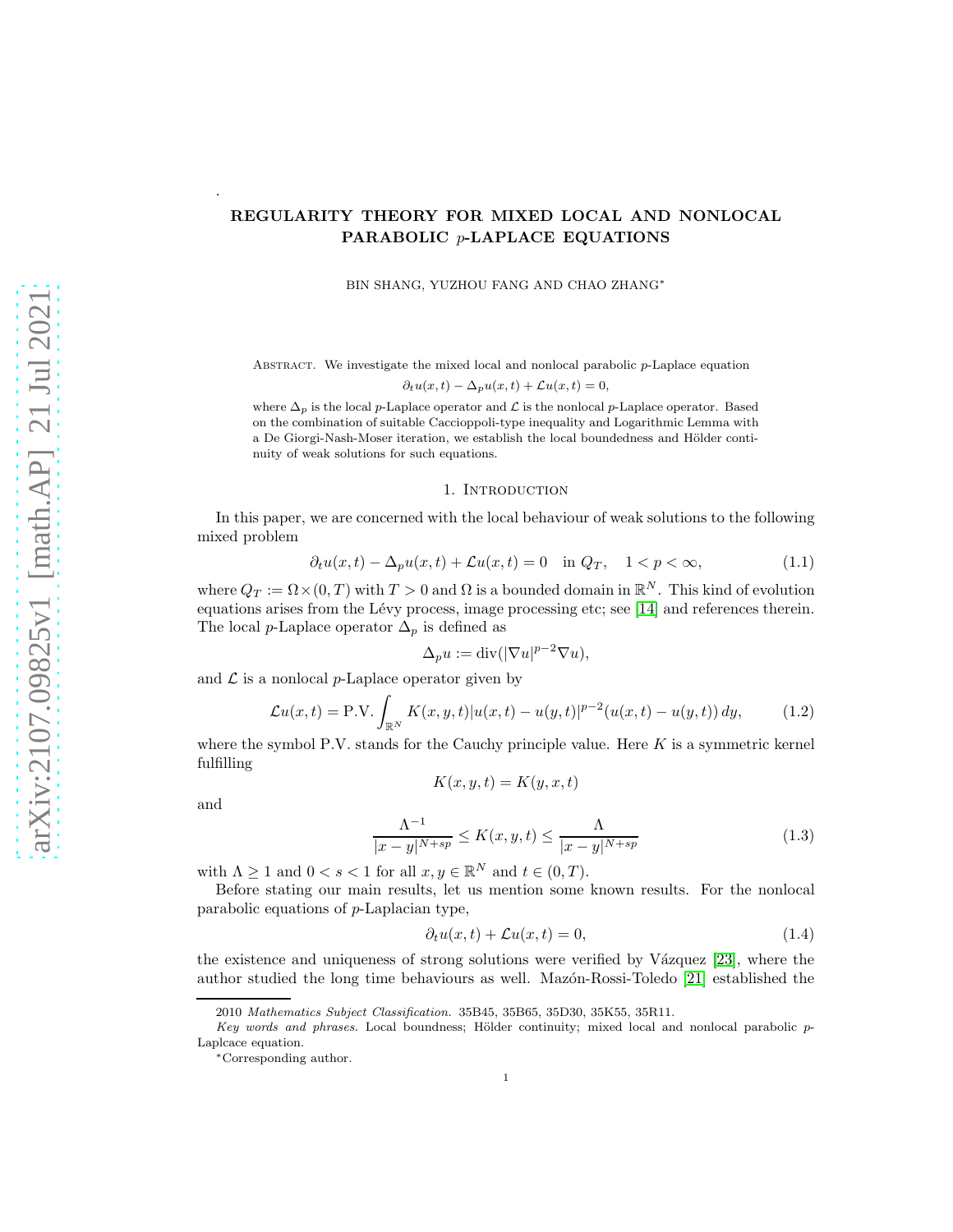well-posedness of solutions to Eq. [\(1.4\)](#page-0-0) together with the asymptotic property. When it comes to regularity theory for this equation, Strömqvist [\[22\]](#page-24-3) obtained the existence and local boundedness of weak solutions provided  $p \geq 2$ . Hölder regularity with specific exponents in the case  $p \geq 2$  was proved by Brasco-Lindgren-Strömqvist [\[4\]](#page-23-0). Furthermore, Ding-Zhang-Zhou [\[10\]](#page-23-1) showed the local boundedness and Hölder continuity of weak solutions to the nonhomogeneous case under the conditions that  $1 < p < \infty$  and  $2 < p < \infty$  respectively. We refer the readers to  $\left[5, 16, 20, 24, 25\right]$  $\left[5, 16, 20, 24, 25\right]$  $\left[5, 16, 20, 24, 25\right]$  $\left[5, 16, 20, 24, 25\right]$  $\left[5, 16, 20, 24, 25\right]$  and references therein for more results.

In the mixed local and nonlocal setting, for the case  $p = 2$ ,

<span id="page-1-0"></span>
$$
-\Delta u + (-\Delta)^s u = 0,\tag{1.5}
$$

Foondun [\[17\]](#page-24-8) have derived Harnack inequality and interior Hölder estimates for nonnegative solutions, see also [\[7\]](#page-23-3) for a diverse approach. In addition, the Harnack inequality regarding the parabolic version of [\(1.5\)](#page-1-0) was established in [\[1,](#page-23-4)[6\]](#page-23-5), where however the authors only proved such inequality for globally nonnegative solutions. Very recently, Garain-Kinnunen [\[19\]](#page-24-9) proved a weak Harnack inequality with a tail term for sign changing solutions to the parabolic problem of [\(1.5\)](#page-1-0). For what concerns maximum principles, interior sobolev regularity along with symmetry results among many other quantitative and qualitative properties for solutions to  $(1.5)$ , one can see for instance  $[2, 3, 11-13]$  $[2, 3, 11-13]$  $[2, 3, 11-13]$  $[2, 3, 11-13]$ . In the nonlinear framework (i.e.,  $p \neq 2$ , Garain-Kinnunen [\[18\]](#page-24-10) developed the local regularity theory for

$$
-\Delta_p u + P.V. \int_{\mathbb{R}^N} K(x, y) |u(x) - u(y)|^{p-2} (u(x) - u(y)) dy = 0
$$

with  $K(x, y) \simeq |x-y|^{-(N+sp)}$ , involving boundedness, Hölder continuity, Harnack inequality as well as lower/upper semicontinuity of weak supersolutions/subsolutions. Nonetheless, to the best of our knowledge, there are little results concerning on the mixed local and nonlocal nonlinear parabolic problems. To this end, we aim to establish the interior Hölder regularity and boundedness of weak slutions to Eq. [\(1.1\)](#page-0-1), which could be regarded as an analogue of [\[10,](#page-23-1) [18\]](#page-24-10). It is noteworthy that our results are new even for the case  $p = 2$ .

Before giving the notion of weak solutions to  $(1.1)$ , let us recall the tail space

$$
L^q_\alpha(\mathbb{R}^N):=\left\{v\in L^q_{\rm loc}(\mathbb{R}^N): \int_{\mathbb{R}^N}\frac{|v(x)|^q}{1+|x|^{N+\alpha}}\,dx<+\infty\right\},\quad q>0\,\,\text{and}\,\,\alpha>0.
$$

Then we define the tail appearing in estimates throughout this article,

$$
Tail_{\infty}(v; x_0, r, I) = Tail_{\infty}(v; x_0, r, t_0 - T_1, t_0 + T_2)
$$
  
 := 
$$
ess \sup_{t \in I} \left( r^p \int_{\mathbb{R}^N \setminus B_r(x_0)} \frac{|v(x, t)|^{p-1}}{|x - x_0|^{N + sp}} dx \right)^{\frac{1}{p-1}},
$$
 (1.6)

where  $(x_0, t_0) \in \mathbb{R}^N \times (0,T)$  and the interval  $I = [t_0 - T_1, t_0 + T_2] \subseteq (0,T)$ . This is a parabolic counterpart to the tail introduced in [\[9\]](#page-23-10). It is easy to check that  $\text{Tail}_{\infty}(v; x_0, r, I)$ is well-defined for any  $v \in L^{\infty}(I; L^{p-1}_{sp}(\mathbb{R}^N)).$ 

**Definition 1.1.** A function  $u \in L^p(I; W^{s,p}_{loc}(\Omega)) \cap C(I; L^2_{loc}(\Omega)) \cap L^{\infty}(I; L^{p-1}_{sp}(\mathbb{R}^N))$  is a local weak subsolution (super-) to [\(1.1\)](#page-0-1) if for any closed interval  $I := [t_1, t_2] \subseteq (0, T)$ , there holds that

$$
\int_{\Omega} u(x,t_2)\varphi(x,t_2) dx - \int_{\Omega} u(x,t_1)\varphi(x,t_1) dx - \int_{t_1}^{t_2} \int_{\Omega} u(x,t)\partial_t \varphi(x,t) dx dt
$$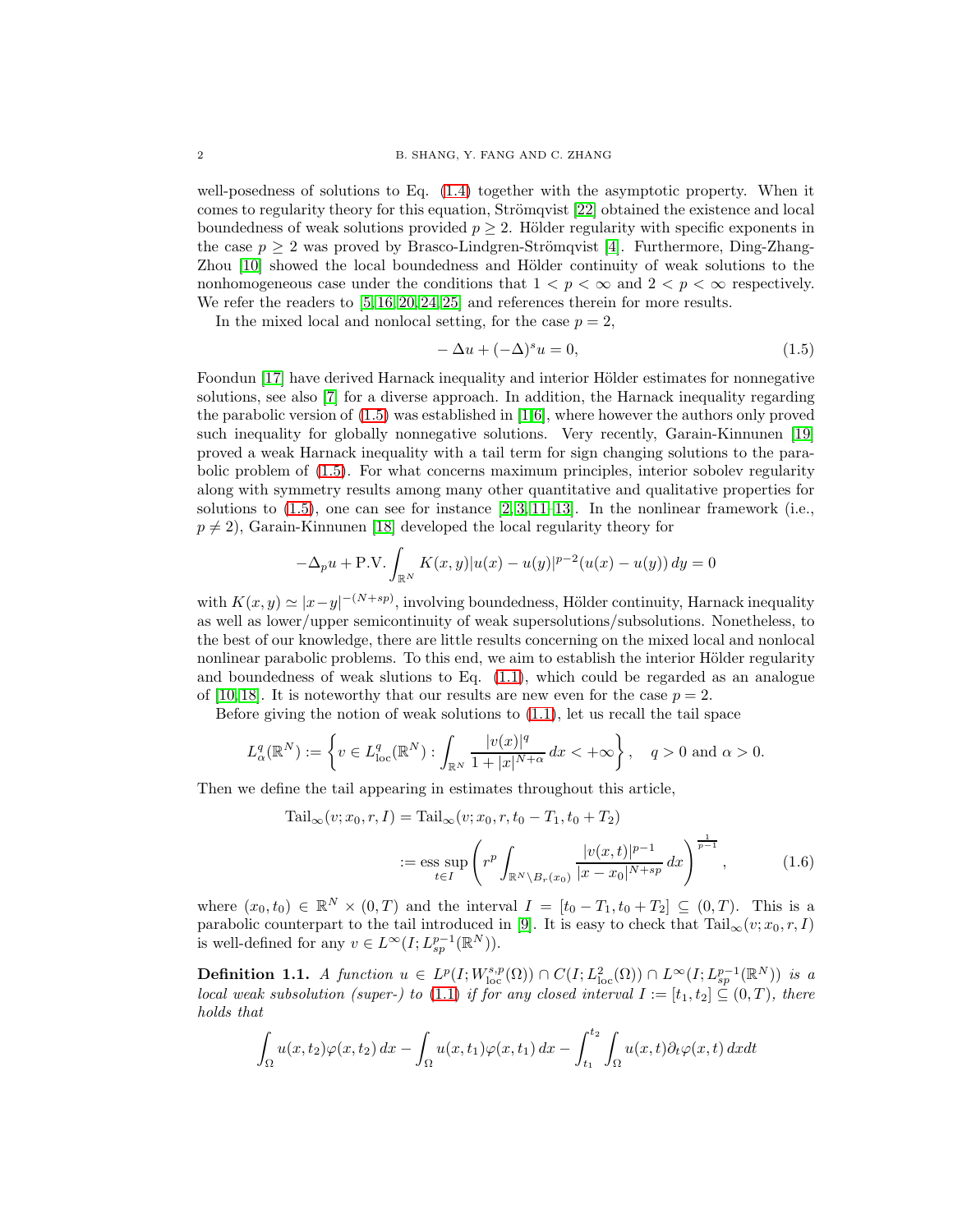REGULARITY THEORY FOR MIXED LOCAL AND NONLOCAL...  $\hspace{2cm} 3$ 

$$
+\int_{t_1}^{t_2} \int_{\Omega} |\nabla u|^{p-2} \nabla u \cdot \nabla \varphi \, dxdt + \int_{t_1}^{t_2} \mathcal{E}(u, \varphi, t) \, dt \le (\ge) 0,\tag{1.7}
$$

for every nonnegative test function  $\varphi \in L^p(I;W^{s,p}(\Omega)) \cap W^{1,2}(I;L^2(\Omega))$  with the property that  $\varphi$  has spatial support compactly contained in  $\Omega$ , where

$$
\mathcal{E}(u,\varphi,t) := \frac{1}{2} \int_{\mathbb{R}^N} \int_{\mathbb{R}^N} \left[ |u(x,t) - u(y,t)|^{p-2} (u(x,t) - u(y,t)) \right. \tag{9.1}
$$
\n
$$
(\varphi(x,t) - \varphi(y,t)) K(x,y,t) \right] dx dy.
$$

A function  $u$  is a local weak solution to  $(1.1)$  if and only if  $u$  is a local weak subsolution and supersolution.

We now are in a position to state the main contribution of this work. First, we provide the local boundedness of weak solutions in the cases that  $p > \frac{2N}{N+2}$  and  $1 < p \le \frac{2N}{N+2}$ . For two real number, set

$$
a \lor b := \max\{a, b\}, \quad a_+ := \max\{a, 0\}, \quad a_- := -\min\{a, 0\}.
$$

<span id="page-2-2"></span>**Theorem 1.2** (Local boundedness). Let  $p > 2N/(2+N)$  and  $q := max\{p, 2\}$ . Assume that u is a local weak subsolution to [\(1.1\)](#page-0-1). Let  $(x_0, t_0) \in Q_T$ ,  $R \in (0, 1)$  and  $Q_R^- \equiv B_R(x_0) \times$  $(t_0 - R^p, t_0)$  such that  $\overline{B}_R(x_0) \subseteq \Omega$  and  $[t_0 - R^p, t_0] \subseteq (0, T)$ . Then it holds that

$$
\text{ess}\sup_{Q_{R/2}^-} u \leq \text{Tail}_{\infty} \left( u_+; x_0, R/2, t_0 - R^p, t_0 \right) + C \left( \int_{Q_R^-} u_+^q \, dxdt \right)^{\frac{p}{N(p\kappa-q)}} \vee 1,
$$

where  $\kappa := 1 + 2/N$  and  $C > 0$  only depends on N, p, s and  $\Lambda$ .

In the scenario that  $1 < p \leq 2N/(N+2)$ , assuming that the weak subsolution have the following constructions: for  $m > \max\left\{2, \frac{N(2-p)}{n}\right\}$  $\left\{\frac{2-p}{p}\right\}$ , there exists a sequence of  $\{u_k\}_{k\in\mathbb{N}}$  whose components are bounded subsolutions of [\(1.1\)](#page-0-1) such that

$$
||u_k||_{L^{\infty}_{\text{loc}}(0,T;L^{p-1}_{sp}(\mathbb{R}^N))} \leq C \tag{1.8}
$$

<span id="page-2-1"></span><span id="page-2-0"></span>,

and

$$
u_k \to u \quad \text{in } L_{\text{loc}}^m(Q_T) \text{ as } k \to \infty. \tag{1.9}
$$

<span id="page-2-3"></span>**Theorem 1.3** (Local boundedness). Let  $1 < p \le 2N/(N+2)$ ,  $\kappa = 1 + 2/N$  and  $m >$  $\max\left\{2,\frac{N(2-p)}{n}\right\}$  $\left\{ \frac{p^2-p}{p} \right\}$ . Suppose that  $u \in L_{loc}^m(Q_T)$  with the properties [\(1.8\)](#page-2-0) and [\(1.9\)](#page-2-1) is a local weak subsolution of [\(1.1\)](#page-0-1). Let  $(x_0, t_0) \in Q_T$ ,  $R \in (0, 1)$  and  $Q_R^- \equiv B_R(x_0) \times (t_0 - R^p, t_0)$ such that  $\overline{B}_R(x_0) \subseteq \Omega$  and  $[t_0 - R^p, t_0] \subseteq (0, T)$ . Then it holds that

$$
\operatorname{ess} \sup_{Q_{R/2}^-} u \leq \operatorname{Tail}_{\infty} (u_+; x_0, R/2, t_0 - R^p, t_0)
$$
  
+ 
$$
C \left( \int_{Q_R^-} u_+^m dx dt \right)^{\frac{p}{(N+p)(m-2-\beta)}} \vee \left( \int_{Q_R^-} u_+^m dx dt \right)^{\frac{p}{(N+p)(m-p-\beta)}}
$$

where  $\beta = N(m - p\kappa)/(p + N)$  and  $C > 0$  only depends on N, p, s, m and  $\Lambda$ .

Based on the boundedness result (Theorem [1.2\)](#page-2-2), we are able to deduce that the weak solutions are locally Hölder continuous for  $p > 2$ .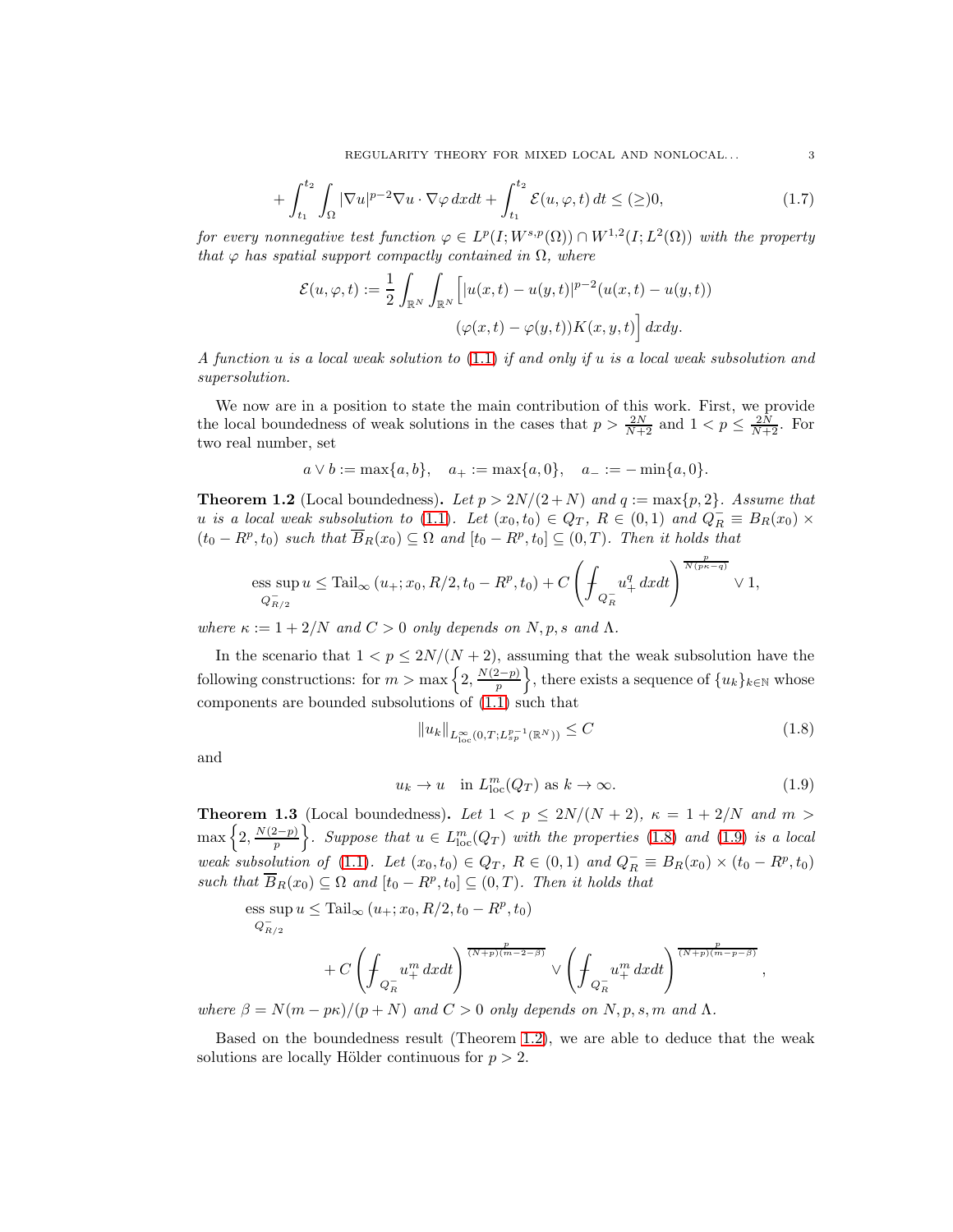<span id="page-3-3"></span>**Theorem 1.4** (Hölder continuity). Let  $p > 2$ . Assume that u is a local weak solution of [\(1.1\)](#page-0-1). Let  $(x_0, t_0) \in Q_T$ ,  $R \in (0, 1)$  and  $Q_R \equiv B_R(x_0) \times (t_0 - R^p, t_0 + R^p)$  such that  $\overline{Q}_R \subseteq Q_T$ . Moreover, there exists a constant  $\alpha \in (0, p/(p-1))$  such that for every  $\rho \in (0, R/2)$ ,

ess 
$$
\operatorname{osc}_{Q_{\rho,d\rho^p}} u < C \left(\frac{\rho}{R}\right)^{\alpha} \left[ \operatorname{Tail}_{\infty} (u; x_0, R/2, t_0 - R^p, t_0 + R^p) + \left( \int_{Q_R} |u|^p \, dxdt \right)^{\frac{1}{2}} \vee 1 \right]
$$

with  $d \in (0,1)$  and  $C \geq 1$  depending on N, p, s and  $\Lambda$ .

The paper is organized as follows. In Section [2,](#page-3-0) we gather some notations and auxiliary inequalities. Necessary energy estimates are showed in Section [3.](#page-6-0) Sections [4](#page-10-0) and [5](#page-17-0) are devoted to proving the local boundedness and Hölder regularity of weak solutions, respectively.

### 2. Preliminaries

<span id="page-3-0"></span>In this section, we first give some notations for clarity and then provide some important inequalities to be used later.

2.1. Notation. Let  $B_\rho(x)$  be the open ball with radius r and centered at  $x \in \mathbb{R}^N$ . We denote the parabolic cylinders by  $Q_{\rho,r}(x,t) := B_{\rho}(x) \times (t-r,t+r)$ ,  $Q_{\rho}(x,t) := Q_{\rho,\rho^p}(x,t)$  $B_{\rho}(x) \times (t - \rho^p, t + \rho^p)$  and  $Q_{\rho}^-(x,t) := Q_{\rho,\rho^p}^-(x,t) = B_{\rho}(x) \times (t - \rho^p, t)$  with  $r, \rho > 0$  and  $(x,t) \in \mathbb{R}^N \times (0,T)$ . If not important, or clear from the context, we simply write these symbols by  $B_{\rho} = B_{\rho}(x)$ ,  $Q_{\rho,r} = Q_{\rho,r}(x,t)$ ,  $Q_{\rho} = Q_{\rho}(x,t)$  and  $Q_{\rho}^- = Q_{\rho}^-(x,t)$ . Moreover for  $g \in L^1(V)$ , we denote the integral average of g by

$$
(g)_V := \int_V g(x) \, dx := \frac{1}{|V|} \int_V g(x) \, dx.
$$

Define

$$
J_p(a, b) = |a - b|^{p-2}(a - b)
$$

for any  $a, b \in \mathbb{R}$ . We also use the notation

$$
d\mu = d\mu(x, y, t) = K(x, y, t) dx dy.
$$

It is worth mentioning that the constant  $C$  represents a general positive constant which may differ from each other.

Next, we will show several fundamental but very useful Sobolev inequalities.

## 2.2. Sobolev inequalities.

<span id="page-3-2"></span>**Lemma 2.1.** Let  $1 \leq p$ ,  $\ell \leq q < \infty$  satisfy  $\frac{N}{p} - \frac{N}{q} \leq 1$  and

$$
\theta \left( 1 - \frac{N}{p} + \frac{N}{q} \right) + (1 - \theta) \left( \frac{N}{q} - \frac{N}{\ell} \right) = 0
$$

with  $\theta \in (0,1)$ . Then there exists a constant  $C > 0$  only depending on N, p, q,  $\ell$  such that

$$
||u||_{L^{q}(B_1)} \leq C||Du||_{L^{p}(B_1)}^{\theta}||u||_{L^{\ell}(B_1)}^{1-\theta}
$$
\n(2.1)

for all  $u \in W^{1,p}(B_1) \cap L^{\ell}(B_1)$ .

<span id="page-3-1"></span>**Lemma 2.2.** Let  $1 < p < N$ . Then for every  $u \in W^{1,p}(B_1)$ , there holds that

$$
||u||_{L^{\frac{Np}{N-p}}(B_1)} \leq C||u||_{W^{1,p}(B_1)},
$$

where  $C > 0$  only depends on N and p.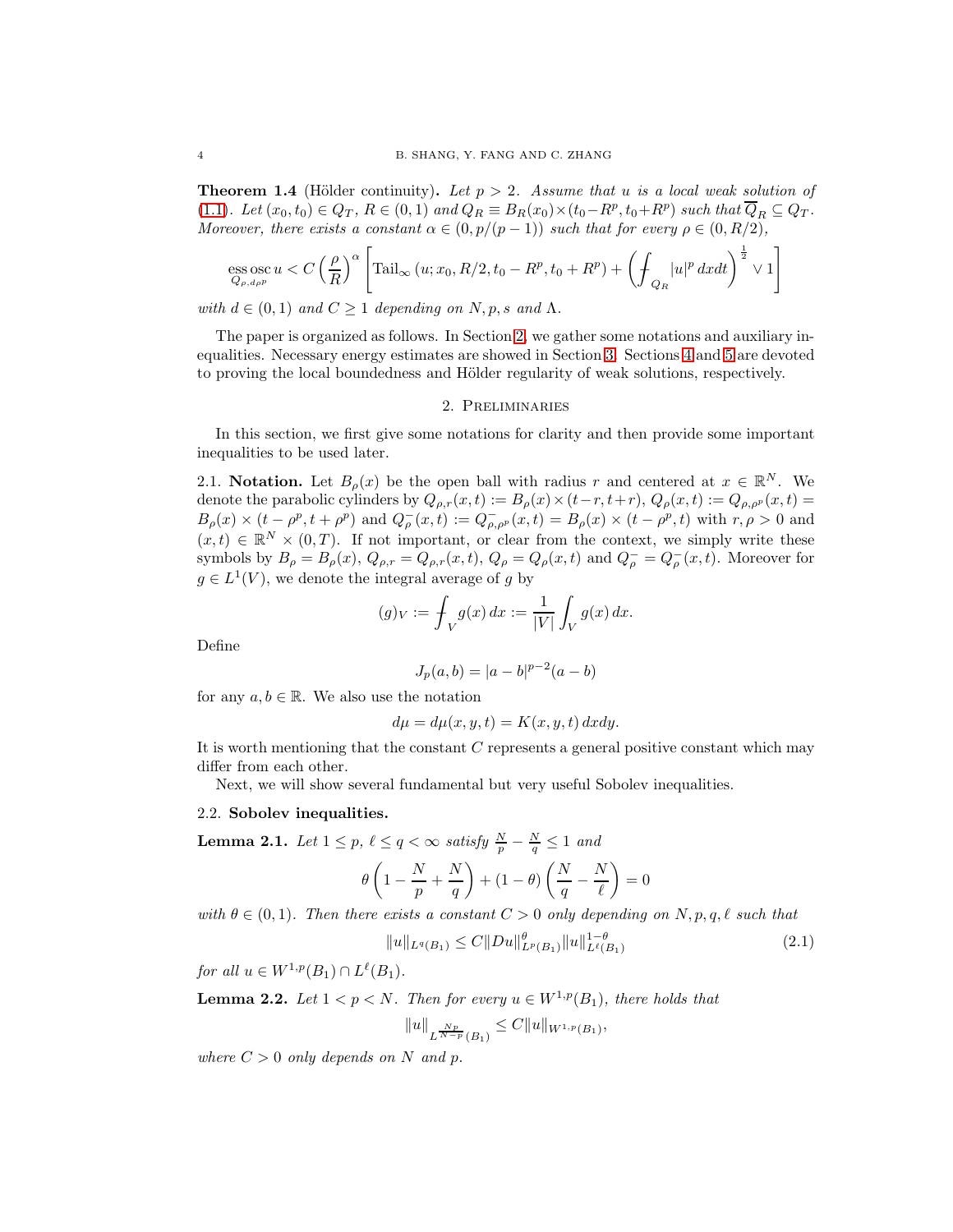<span id="page-4-0"></span>**Lemma 2.3.** Let  $0 < t_1 < t_2$  and  $p \in (1, \infty)$ . Then for every

$$
u \in L^p
$$
  $(t_1, t_2; W^{1,p}(B_r)) \cap L^{\infty} (t_1, t_2; L^2(B_r)),$ 

it holds that

$$
\int_{t_1}^{t_2} \int_{B_r} |u(x,t)|^{p(1+\frac{2}{N})} dx dt
$$
\n
$$
\leq C \left( r^p \int_{t_1}^{t_2} \int_{B_r} |\nabla u(x,t)|^p dx dt + \int_{t_1}^{t_2} \int_{B_r} |u(x,t)|^p dx dt \right)
$$
\n
$$
\times \left( \underset{t_1 < t < t_2}{\text{ess sup}} \int_{B_r} |u(x,t)|^2 dx \right)^{\frac{p}{N}}, \tag{2.2}
$$

where  $C > 0$  only depends on p and N.

Proof. We divide this proof into two cases. **Case 1:**  $1 < p < N$ . Applying Lemma [2.2](#page-3-1) and Hölder inequality, we infer that

$$
\int_{t_1}^{t_2} \int_{B_1} |u(x,t)|^{p(1+\frac{2}{N})} dx dt
$$
\n
$$
= \int_{t_1}^{t_2} \int_{B_1} |u(x,t)|^{\frac{2p}{N}} |u(x,t)|^p dx dt
$$
\n
$$
\leq \int_{t_1}^{t_2} \left( \int_{B_1} |u(x,t)|^2 dx \right)^{\frac{p}{N}} \left( \int_{B_1} |u(x,t)|^{\frac{pN}{N-p}} dx \right)^{\frac{N-p}{N}} dt
$$
\n
$$
\leq C \left( \underset{t_1 < t < t_2}{\text{ess sup}} \int_{B_1} |u(x,t)|^2 dx \right)^{\frac{p}{N}} \int_{t_1}^{t_2} \int_{B_1} |u(x,t)|^p + |\nabla u(x,t)|^p dx dt.
$$

By scaling argument, we get

$$
\int_{t_1}^{t_2} \int_{B_r} |u(x,t)|^{p(1+\frac{2}{N})} dx dt
$$
\n
$$
\leq C \left( r^p \int_{t_1}^{t_2} \int_{B_r} |\nabla u(x,t)|^p dx dt + \int_{t_1}^{t_2} \int_{B_r} |u(x,t)|^p dx dt \right)
$$
\n
$$
\times \left( \underset{t_1 < t < t_2}{\text{ess sup}} \int_{B_r} |u(x,t)|^2 dx \right)^{\frac{p}{N}}.
$$

**Case 2:**  $p \geq N$ . We can easily find that

$$
1 \ge \frac{N}{p} - \frac{N}{p(1 + \frac{2}{N})}, \quad p\left(1 + \frac{2}{N}\right) > 2
$$

and

$$
\theta \left( 1 - \frac{N}{p} + \frac{N}{p(1 + \frac{2}{N})} \right) + (1 - \theta) \left( \frac{N}{p(1 + \frac{2}{N})} - \frac{N}{2} \right) = 0
$$

with  $\theta = \frac{N}{N+2}$ . Thus by Lemma [2.1,](#page-3-2) it follows that

$$
||u||_{L^{p\left(1+\frac{2}{N}\right)}(B_1)} \leq C||Du||_{L^{p}(B_1)}^{\frac{N}{N+2}}||u||_{L^{2}(B_1)}^{\frac{2}{N+2}}
$$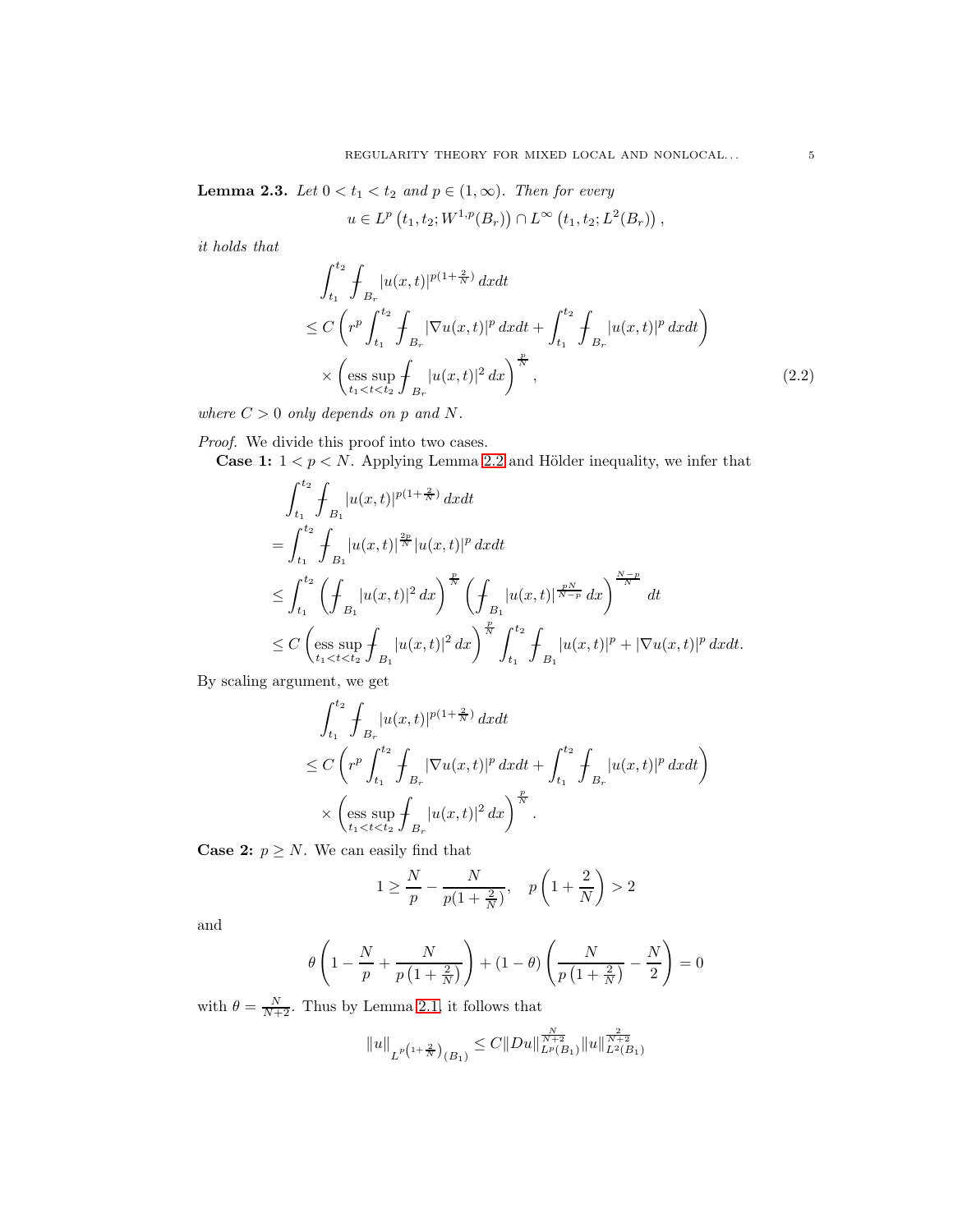for any  $t \in (t_1, t_2)$ . Using scaling argument, we have

$$
\int_{B_r} |u(x,t)|^{p(1+\frac{2}{N})} dx \le Cr^p \int_{B_r} |\nabla u(x,t)|^p dx \times \left(\int_{B_r} |u(x,t)|^2 dx\right)^{\frac{p}{N}}
$$

for any  $t \in (t_1, t_2)$ . Integrating the above inequality over  $(t_1, t_2)$ , we get

$$
\int_{t_1}^{t_2} \int_{B_r} |u(x,t)|^{p(1+\frac{2}{N})} dx dt
$$
\n
$$
\leq C r^p \int_{t_1}^{t_2} \int_{B_r} |\nabla u(x,t)|^p dx \times \left( \int_{B_r} |u(x,t)|^2 dx \right)^{\frac{p}{N}} dt
$$
\n
$$
\leq C r^p \int_{t_1}^{t_2} \int_{B_r} |\nabla u(x,t)|^p dx dt \times \left( \underset{t_1 < t < t_2}{\text{ess sup}} \int_{B_r} |u(x,t)|^2 dx \right)^{\frac{p}{N}}.
$$

 $\Box$ 

<span id="page-5-0"></span>**Lemma 2.4.** Let  $0 < t_1 < t_2$  and  $p \in (1, \infty)$ . Then for every

$$
u \in L^p(t_1, t_2; W^{1,p}(B_r)) \cap L^{\infty}(t_1, t_2; L^p(B_r)),
$$

it holds that

$$
\int_{t_1}^{t_2} \int_{B_r} |u(x,t)|^{p(1+\frac{p}{N})} dx dt
$$
\n
$$
\leq C \left( r^p \int_{t_1}^{t_2} \int_{B_r} |\nabla u(x,t)|^p dx dt + \int_{t_1}^{t_2} \int_{B_r} |u(x,t)|^p dx dt \right)
$$
\n
$$
\times \left( \underset{t_1 < t < t_2}{\text{ess sup}} \int_{B_r} |u(x,t)|^p dx \right)^{\frac{p}{N}}, \tag{2.3}
$$

where  $C > 0$  only depends on p and N.

Proof. It follows from Lemma [2.1](#page-3-2) that

$$
||u||_{L^p(1+\frac{p}{N})}(B_1)} \leq C||Du||_{L^p(B_1)}^{\frac{N}{N+p}}||u||_{L^p(B_1)}^{\frac{p}{N+p}}
$$

for all  $t \in (t_1, t_2)$ , where  $C > 0$  only depends on p and N. Using scaling argument, we have

$$
\mathop{\hbox{\rlap{$\not$}}\int}_{B_r} |u(x,t)|^{p(1+\frac{p}{N})}\,dx \leq Cr^p \mathop{\rlap{$\not$}}\nolimits_{B_r} |\nabla u(x,t)|^p\,dx \times \left(\mathop{\rlap{$\not$}}\nolimits_{B_r} |u(x,t)|^p\,dx\right)^{\frac{p}{N}}.
$$

Integrating the above inequality over  $(t_1, t_2)$ , we get

$$
\int_{t_1}^{t_2} \int_{B_r} |u(x,t)|^{p(1+\frac{p}{N})} dx dt
$$
\n
$$
\leq C r^p \int_{t_1}^{t_2} \int_{B_r} |\nabla u(x,t)|^p dx \times \left( \int_{B_r} |u(x,t)|^p dx \right)^{\frac{p}{N}} dt
$$
\n
$$
\leq C r^p \int_{t_1}^{t_2} \int_{B_r} |\nabla u(x,t)|^p dx dt \times \left( \underset{t_1 < t < t_2}{\text{ess sup}} \int_{B_r} |u(x,t)|^p dx \right)^{\frac{p}{N}}.
$$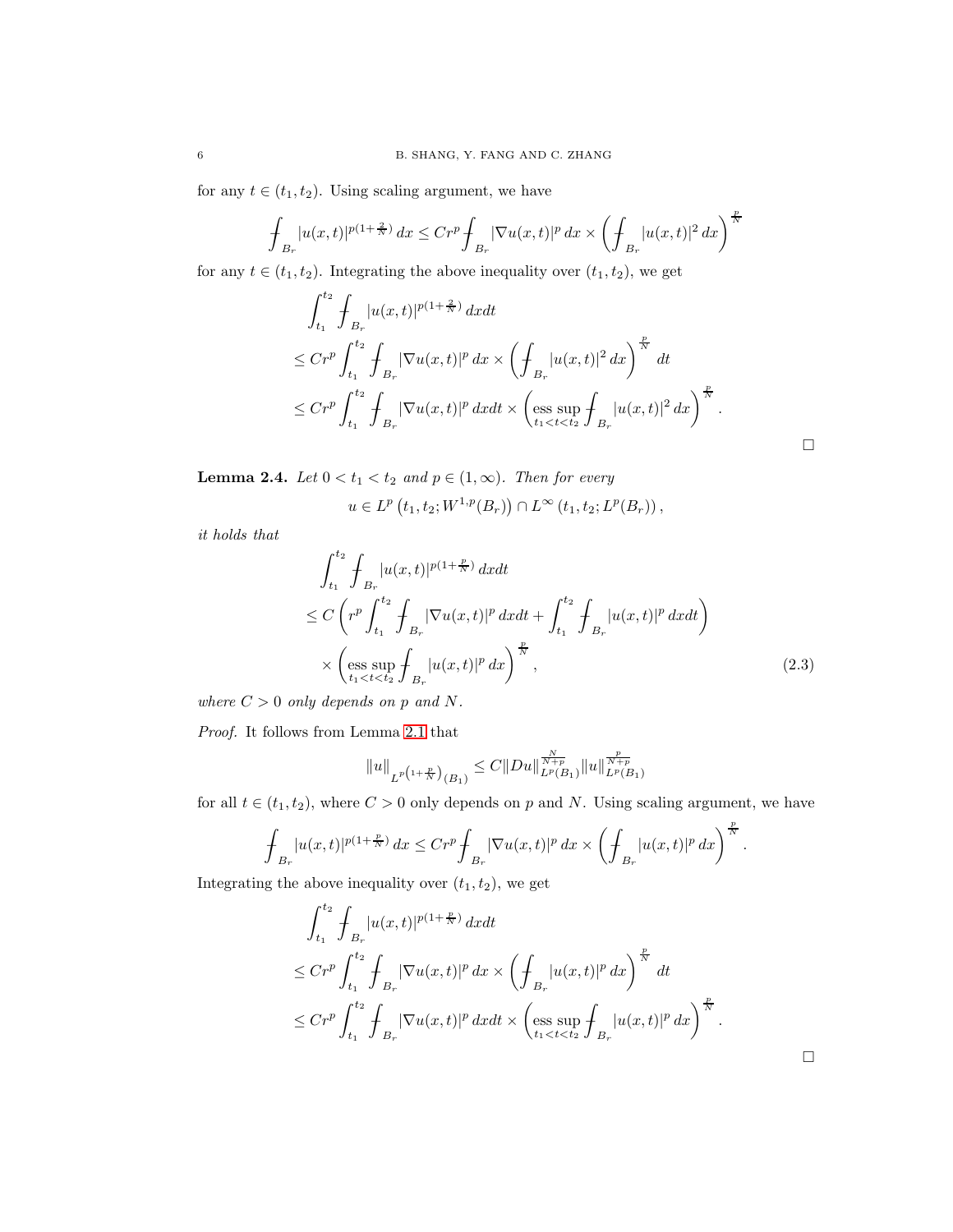## 3. Energy Estimates

<span id="page-6-0"></span>In this section, we will establish the Caccioppoli inequality and Logarithmic form inequality for mixed local and nonlocal type equation [\(1.1\)](#page-0-1). The first step of the proof should be the regularization procedure with respect to the time variable, which can be performed by straightforward adaptation of standard reasonings as used in [\[4,](#page-23-0)[10\]](#page-23-1). We omit this step here.

<span id="page-6-1"></span>**Lemma 3.1** (Caccioppoli-type inequality). Let  $p > 1$  and u be a local subsolution of [\(1.1\)](#page-0-1). Let  $B_r \equiv B_r(x_0)$  satisfy  $\overline{B}_r \subseteq \Omega$  and  $0 < \tau_1 < \tau_2$ ,  $\ell > 0$  satisfy  $[\tau_1 - \ell, \tau_2] \subseteq (0, T)$ . For any nonnegative functions  $\psi \in C_0^{\infty}(B_r)$  and  $\eta \in C^{\infty}(\mathbb{R})$  such that  $\eta(t) \equiv 0$  if  $t \leq \tau_1 - \ell$  and  $\eta(t) \equiv 1$  if  $t \geq \tau_1$ , it holds that

$$
\int_{\tau_1-\ell}^{\tau_2} \int_{B_r} |\nabla w_+(x,t)|^p \psi^p(x) \eta^2(t) dx dt + \underset{\tau_1 < t < \tau_2}{\text{ess sup}} \int_{B_r} w_+^2(x,t) \psi^p(x) dx \n+ \int_{\tau_1-\ell}^{\tau_2} \int_{B_r} \int_{B_r} |w_+(x,t) \psi(x) - w_+(y,t) \psi(y)|^p \eta^2(t) d\mu dt \n\leq C \int_{\tau_1-\ell}^{\tau_2} \int_{B_r} |\nabla \psi(x)|^p w_+^p(x,t) \eta^2(t) dx dt \n+ C \int_{\tau_1-\ell}^{\tau_2} \int_{B_r} \int_{B_r} (\max\{w_+(x,t), w_+(y,t)\})^p |\psi(x) - \psi(y)|^p \eta^2(t) d\mu dt \n+ C \underset{\tau_1-\ell < t < \tau_2}{\text{ess sup}} \int_{\mathbb{R}^N \setminus B_r} \frac{w_+^{p-1}(y,t)}{|x-y|^{N+sp}} dy \int_{\tau_1-\ell}^{\tau_2} \int_{B_r} w_+(x,t) \psi^p(x) \eta^2(t) dx dt \n+ C \int_{\tau_1-\ell}^{\tau_2} \int_{B_r} w_+^2(x,t) \psi^p(x) \eta(t) |\partial_t \eta(t)| dx dt, \tag{3.1}
$$

where  $w_+(x,t) := (u(x,t) - k)_+$  and  $C > 0$  depends on  $N, p, s, \Lambda$ .

*Proof.* Taking  $\varphi(x,t) := w_+(x,t)\psi^p(x)\eta^2(t) = (u(x,t) - k)_+ \psi^p(x)\eta^2(t)$  to test the weak formulation of [\(1.1\)](#page-0-1). For  $s \in [\tau_1, \tau_2]$ , we can obtain

$$
0 \geq \int_{\tau_1 - \ell}^s \int_{B_r} \partial_t u(x, t) w_+(x, t) \psi^p(x) \eta^2(t) dx dt + \int_{\tau_1 - \ell}^s \int_{B_r} |\nabla u(x, t)|^{p-2} \nabla u(x, t) \cdot \nabla (w_+(x, t) \psi^p(x) \eta^2(t)) dx dt + \int_{\tau_1 - \ell}^s \int_{B_r} \int_{B_r} J_p(w(x, t), w(y, t)) (w_+(x, t) \psi^p(x) \eta^2(t) - w_+(y, t) \psi^p(y) \eta^2(t)) d\mu dt + 2 \int_{\tau_1 - \ell}^s \int_{\mathbb{R}^N \setminus B_r} \int_{B_r} J_p(w(x, t), w(y, t)) w_+(x, t) \psi^p(x) \eta^2(t) d\mu dt =: I_1 + I_2 + I_3 + I_4.
$$

Then we are going to estimate  $I_1, I_2, I_3$  and  $I_4$ . First, we evaluate

$$
I_1 = \frac{1}{2} \int_{\tau_1 - \ell}^s \int_{B_r} \partial_t w_+^2(x, t) \psi^p(x) \eta^2(t) dx dt
$$
  
= 
$$
\frac{1}{2} \int_{B_r} w_+^2(x, t) \psi^p(x) \eta^2(t) dx \Big|_{\tau_1 - \ell}^s - \int_{\tau_1 - \ell}^s \int_{B_r} w_+^2(x, t) \psi^p(x) \eta(t) \partial_t \eta(t) dx dt
$$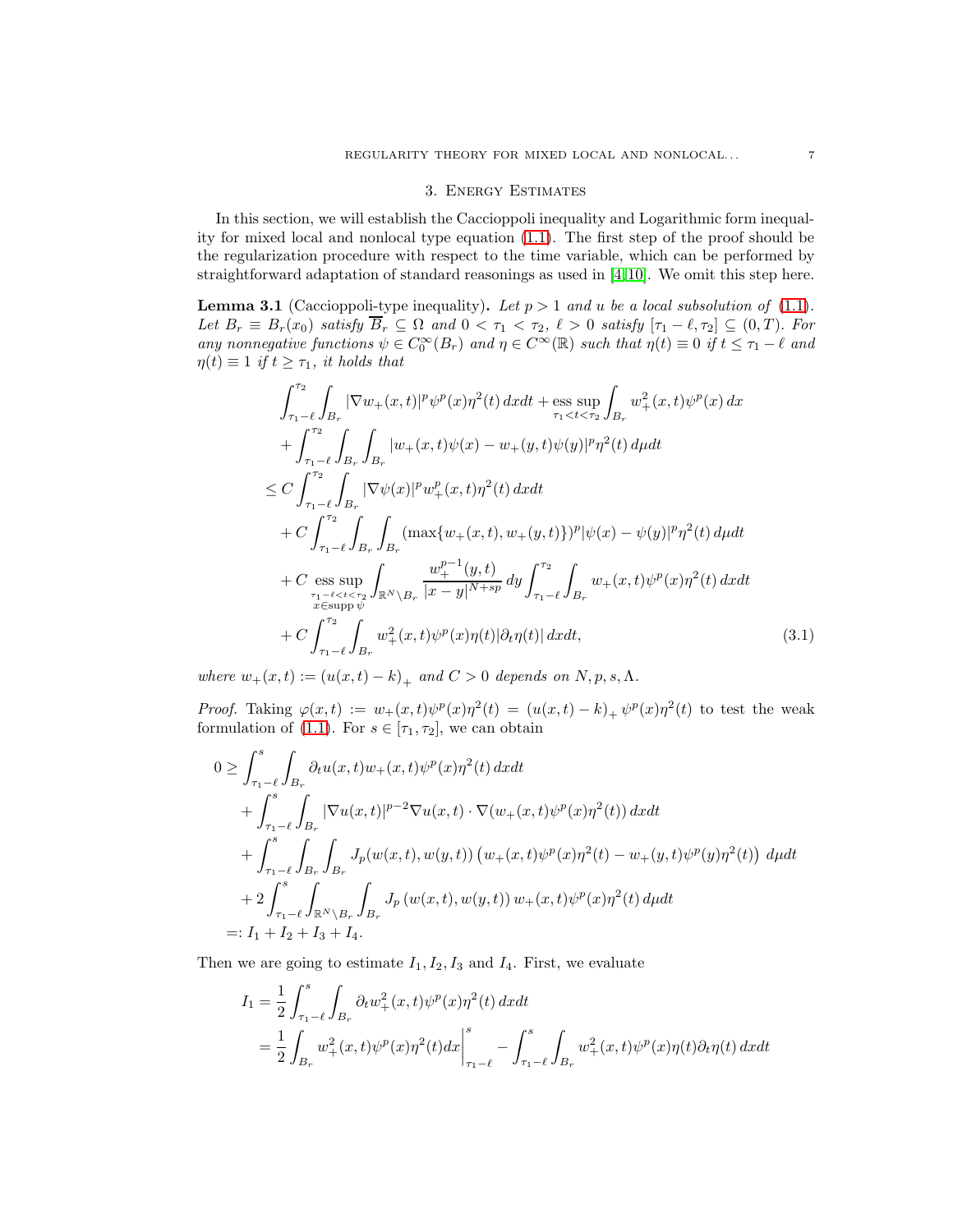<span id="page-7-0"></span>
$$
= \frac{1}{2} \int_{B_r} w_+^2(x,s) \psi^p(x) \, dx - \int_{\tau_1 - \ell}^s \int_{B_r} w_+^2(x,t) \psi^p(x) \eta(t) \partial_t \eta(t) \, dx dt, \tag{3.2}
$$

where in the last line we note that  $\eta(\tau_1 - \ell) = 0$  and  $\eta(s) = 1$  when  $s \geq \tau_1$ . We produce with estimating  $I_2$ . By Young's inequality with  $\varepsilon$ , it yields that

$$
I_{2} = \int_{\tau_{1}-\ell}^{s} \int_{B_{r}} \psi^{p} \eta^{2} |\nabla u|^{p-2} \nabla u \cdot \nabla w_{+} + p\psi^{p-1} \eta^{2} w_{+} |\nabla u|^{p-2} \nabla u \cdot \nabla \psi \, dxdt
$$
  
\n
$$
\geq \int_{\tau_{1}-\ell}^{s} \int_{B_{r}} |\nabla w_{+}|^{p} \psi^{p} \eta^{2} \, dxdt - \int_{\tau_{1}-\ell}^{s} \int_{B_{r}} p\psi^{p-1} \eta^{2} w_{+} |\nabla u|^{p-1} |\nabla \psi| \, dxdt
$$
  
\n
$$
\geq \int_{\tau_{1}-\ell}^{s} \int_{B_{r}} |\nabla w_{+}|^{p} \psi^{p} \eta^{2} \, dxdt - \varepsilon \int_{\tau_{1}-\ell}^{s} \int_{B_{r}} \psi^{p} \eta^{2} |\nabla w_{+}|^{p} \, dxdt
$$
  
\n
$$
- C(p, \varepsilon) \int_{\tau_{1}-\ell}^{s} \int_{B_{r}} |\nabla \psi|^{p} \eta^{2} w_{+}^{p} \, dxdt
$$
  
\n
$$
= \frac{1}{2} \int_{\tau_{1}-\ell}^{s} \int_{B_{r}} |\nabla w_{+}|^{p} \psi^{p} \eta^{2} \, dxdt - C(p) \int_{\tau_{1}-\ell}^{s} \int_{B_{r}} |\nabla \psi|^{p} \eta^{2} w_{+}^{p} \, dxdt, \qquad (3.3)
$$

with  $\varepsilon = \frac{1}{2}$ . As the same proof of Lemma 3.3 in [\[10\]](#page-23-1), we have

$$
I_3 \ge \frac{1}{2^{p+1}} \int_{\tau_1 - \ell}^s \int_{B_r} \int_{B_r} |w_+(x, t)\psi(x) - w_+(y, t)\psi(y)|^p \eta^2(t) \, d\mu dt
$$
  
-  $C \int_{\tau_1 - \ell}^s \int_{B_r} \int_{B_r} (\max\{w_+(x, t), w_+(y, t)\})^p |\psi(x) - \psi(y)|^p \eta^2(t) \, d\mu dt$  (3.4)

and

$$
I_4 \ge -C \underset{x_1 - \ell < t < s}{\text{ess sup}} \int_{\mathbb{R}^N \setminus B_r} \frac{w_+^{p-1}(y, t)}{|x - y|^{N + sp}} \, dy \int_{\tau_1 - \ell}^s \int_{B_r} w_+(x, t) \psi^p(x) \eta^2(t) \, dx dt. \tag{3.5}
$$

Merging the estimates on  $(3.2)$ – $(3.5)$ , we get

$$
\int_{\tau_1-\ell}^s \int_{B_r} |\nabla w_+(x,t)|^p \psi^p(x) \eta^2(t) dx dt + \int_{B_r} w_+^2(x,s) \psi^p(x) dx \n+ \int_{\tau_1-\ell}^s \int_{B_r} \int_{B_r} |w_+(x,t) \psi(x) - w_+(y,t) \psi(y)|^p \eta^2(t) d\mu dt \n\leq C \int_{\tau_1-\ell}^{\tau_2} \int_{B_r} |\nabla \psi(x)|^p w_+^p(x,t) \eta^2(t) dx dt \n+ C \int_{\tau_1-\ell}^{\tau_2} \int_{B_r} \int_{B_r} \max \{w_+(x,t), w_+(y,t)\}^p |\psi(x) - \psi(y)|^p \eta^2(t) d\mu dt \n+ C \underset{x \in \text{supp }\psi}{\text{ess sup}} \int_{B_r} \frac{w_+^{p-1}(y,t)}{|x-y|^{N+sp}} dy \int_{\tau_1-\ell}^{\tau_2} \int_{B_r} w_+(x,t) \psi^p(x) \eta^2(t) dx dt \n+ C \int_{\tau_1-\ell}^{\tau_2} \int_{B_r} w_+^2(x,t) \psi^p(x) \eta(t) |\partial_t \eta(t)| dx dt,
$$

which leads to the desired result.  $\hfill \square$ 

<span id="page-7-1"></span>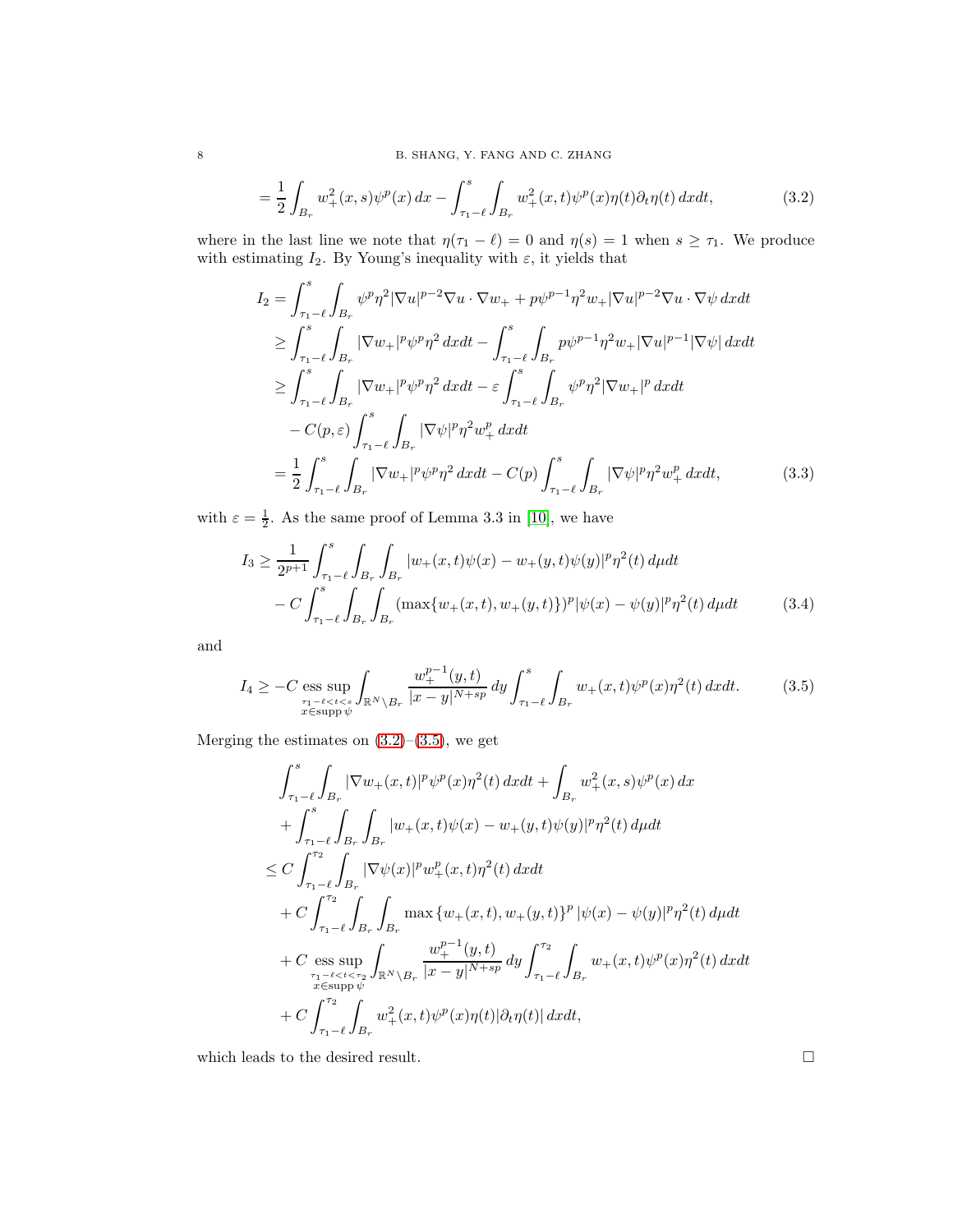From the forthcoming lemma, one can interpret the reason why we only derive the Hölder continuity of weak solutions in the case  $p > 2$ . For the subquadratic case, we at present can not show a similar logarithmic estimate.

<span id="page-8-1"></span>**Lemma 3.2** (Logarithmic estimates). Let  $p > 2$  and u be a local solution to [\(1.1\)](#page-0-1). Let  $B_r \equiv B_r(x_0)$  and  $(x_0, t_0) \in Q_T, T_0 > 0, 0 < r \le R/2$ . We also note that  $\tilde{Q} \equiv B_R(x_0) \times$  $(t_0 - 2T_0, t_0 + 2T_0)$  such that  $\overline{B}_R(x_0) \subseteq \Omega$  and  $[t_0 - 2T_0, t_0 + 2T_0] \subseteq (0, T)$ . If  $u \in L^{\infty}(\tilde{Q})$ and  $u \geq 0$  in  $\hat{Q}$ . For any  $d > 0$ , it holds that

$$
\int_{t_0-T_0}^{t_0+T_0} \int_{B_r} |\nabla \log (u(x,t) + d) |^p dx dt + \int_{t_0-T_0}^{t_0+T_0} \int_{B_r} \int_{B_r} \left| \log \left( \frac{u(x,t) + d}{u(y,t) + d} \right) \right|^p d\mu dt
$$
  
\n
$$
\leq CT_0 r^N d^{1-p} R^{-p} \left[ \text{Tail}_{\infty}(u; x_0, R, t_0 - 2T_0, t_0 + 2T_0) \right]^{p-1}
$$
  
\n
$$
+ Cr^N d^{2-p} + CT_0 r^{N-sp} + CT_0 r^{N-p},
$$
\n(3.6)

where  $C > 0$  depends on N, p, s and  $\Lambda$ .

*Proof.* Let 
$$
\psi \in C_0^{\infty}(B_{3r/2})
$$
 and  $\eta \in C_0^{\infty}(t_0 - 2T_0, t_0 + 2T_0)$  fulfill  
 $0 \le \psi \le 1$ ,  $|\nabla \psi| < Cr^{-1}$  in  $B_{2r}$ ,  $\psi \equiv 1$  in  $B_r$ ,

and

$$
0 \le \eta \le 1, \quad |\partial_t \eta| < CT_0^{-1} \text{ in } (t_0 - 2T_0, t_0 + 2T_0), \quad \eta \equiv 1 \text{ in } (t_0 - T_0, t_0 + T_0).
$$

Choosing  $\varphi(x,t) := (u(x,t) + d)^{1-p} \psi^p(x) \eta^2(t)$  to text the weak formulation of [\(1.1\)](#page-0-1), we get  $\int_0^{t_0+2T_0}$ 

$$
0 = -\int_{t_0 - 2T_0} \int_{B_{2r}} \partial_t \left( (u(x, t) + d)^{1-p} \psi^p(x) \eta^2(t) \right) u(x, t) dx dt + \int_{t_0 - 2T_0}^{t_0 + 2T_0} \int_{B_{2r}} |\nabla u|^{p-2} \nabla u \cdot \nabla \left( (u(x, t) + d)^{1-p} \psi^p(x) \eta^2(t) \right) dx dt + \int_{t_0 - 2T_0}^{t_0 + 2T_0} \int_{B_{2r}} \int_{B_{2r}} J_p(u(x, t), u(y, t)) \left[ \frac{\psi^p(x)}{(u(x, t) + d)^{p-1}} - \frac{\psi^p(y)}{(u(y, t) + d)^{p-1}} \right] \eta^2(t) d\mu dt + 2 \int_{t_0 - 2T_0}^{t_0 + 2T_0} \int_{\mathbb{R}^N \backslash B_{2r}} \int_{B_{2r}} J_p(u(x, t), u(y, t)) \frac{\psi^p(x)}{(u(x, t) + d)^{p-1}} \eta^2(t) d\mu dt =: I_1 + I_2 + I_3 + I_4.
$$

It follows from the proof of [\[10,](#page-23-1) Lemma 3.5] that

<span id="page-8-0"></span>
$$
I_1 = \int_{t_0 - 2T_0}^{t_0 + 2T_0} \int_{B_{2r}} \left( (u(x, t) + d)^{1 - p} \psi^p(x) \eta^2(t) \right) \partial_t u(x, t) \, dx dt
$$
  
\$\leq C r^N d^{2 - p}, \qquad (3.7)\$

$$
I_3 \le -C \int_{t_0 - T_0}^{t_0 + T_0} \int_{B_r} \int_{B_r} \left| \log \left( \frac{u(x, t) + d}{u(y, t) + d} \right) \right|^p dx dy dt + C T_0 r^{N - sp}, \tag{3.8}
$$

and

$$
I_4 \le CT_0 r^{N-sp} + CT_0 r^N R^{-p} d^{1-p} \left[ \text{Tail}_{\infty} \left( u; x_0, R, t_0 - 2T_0, t_0 + 2T_0 \right) \right]^{p-1} . \tag{3.9}
$$

By Young's inequality with  $\varepsilon$ , we estimate the integral  $I_2$  as

$$
I_2 = -(p-1) \int_{t_0-2T_0}^{t_0+2T_0} \int_{B_{2r}} (u(x,t) + d)^{-p} \psi^p(x) |\nabla u(x,t)|^p \eta^2(t) dx dt
$$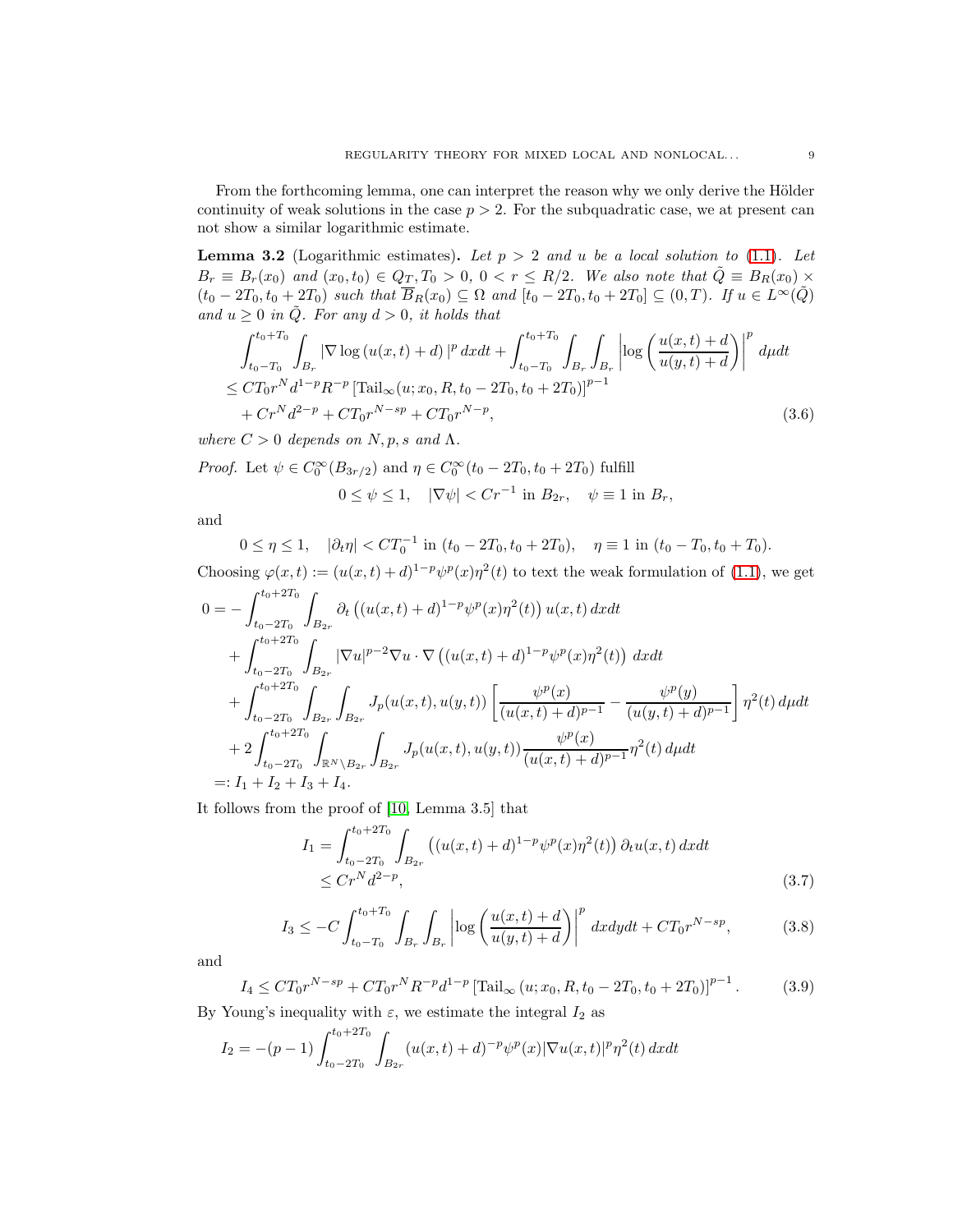$$
+ p \int_{t_0 - 2T_0}^{t_0 + 2T_0} \int_{B_{2r}} (u(x, t) + d)^{1-p} \psi^{p-1}(x) |\nabla u(x, t)|^{p-2} \nabla u(x, t) \cdot \nabla \psi(x) \eta^2(t) dx dt
$$
  
\n
$$
\leq -(p-1) \int_{t_0 - 2T_0}^{t_0 + 2T_0} \int_{B_{2r}} (u(x, t) + d)^{-p} \psi^p(x) |\nabla (u(x, t) + d)|^p \eta^2(t) dx dt
$$
  
\n
$$
+ \varepsilon \int_{t_0 - 2T_0}^{t_0 + 2T_0} \int_{B_{2r}} (u(x, t) + d)^{-p} \psi^p(x) |\nabla (u(x, t) + d)|^p \eta^2(t) dx dt
$$
  
\n
$$
+ C(\varepsilon) \int_{t_0 - 2T_0}^{t_0 + 2T_0} \int_{B_{2r}} |\nabla \psi(x)|^p \eta^2(t) dx dt
$$
  
\n
$$
\leq - C(p) \int_{t_0 - 2T_0}^{t_0 + 2T_0} \int_{B_r} (u(x, t) + d)^{-p} |\nabla (u(x, t) + d)|^p \eta^2(t) dx dt + C(N, p) T_0 r^{N-p}
$$
  
\n
$$
\leq - C(p) \int_{t_0 - T_0}^{t_0 + T_0} \int_{B_r} |\nabla \log(u(x, t) + d)|^p dx dt + C(N, p) T_0 r^{N-p}
$$
(3.10)

with  $\varepsilon$  satisfying  $\varepsilon < p - 1$ . Combining with [\(3.7\)](#page-8-0)–[\(3.10\)](#page-9-0), we can obtain the Logarithmic estimates.  $\Box$ 

Next, we will give a corollary of Lemma [3.2,](#page-8-1) which plays a crucial role in obtaining the Hölder continuity.

<span id="page-9-3"></span>Corollary 3.3. Let  $p > 2$  and u be a local solution to [\(1.1\)](#page-0-1). Let  $B_r \equiv B_r(x_0)$  and  $(x_0, t_0) \in$  $Q_T, T_0 > 0, 0 < r \le R/2$ . We also note that  $\tilde{Q} \equiv B_R(x_0) \times (t_0 - 2T_0, t_0 + 2T_0)$  such that  $\overline{B}_R(x_0) \subseteq \Omega$  and  $[t_0 - 2T_0, t_0 + 2T_0] \subseteq (0,T)$ . Suppose that  $u \in L^{\infty}(\tilde{Q})$  and  $u \geq 0$  in  $\tilde{Q}$ . Let  $a, d > 0$ ,  $b > 1$  and define

<span id="page-9-0"></span>
$$
v := \min \left\{ (\log(a+d) - \log(a+d))_+, \log b \right\}.
$$

Then it holds that

$$
\int_{t_0-T_0}^{t_0+T_0} \int_{B_r} |v(x,t) - (v)_{B_r}(t)|^p \, dx dt
$$
\n
$$
\leq C T_0 d^{1-p} \left(\frac{r}{R}\right)^p [\text{Tail}_{\infty} (u; x_0, R, t_0 - 2T_0, t_0 + 2T_0)]^{p-1}
$$
\n
$$
+ C T_0 + C d^{2-p} r^p + C T_0 r^{p-sp}, \tag{3.11}
$$

where  $C > 0$  depends on N, p, s and  $\Lambda$ .

*Proof.* By the Poincaré inequality from Theorem 2 in  $[15]$ , it yields that

<span id="page-9-2"></span><span id="page-9-1"></span>
$$
\int_{B_r} |v(x,t) - (v)_{B_r}(t)|^p dx \le Cr^{p-N} \int_{B_r} |\nabla v(x,t)|^p dx
$$

for any  $t \in (t_0 - T_0, t_0 + T_0)$ . Integrating the above inequality over  $(t_0 - T_0, t_0 + T_0)$  leads to

$$
\int_{t_0 - T_0}^{t_0 + T_0} \int_{B_r} |v(x, t) - (v)_{B_r}(t)|^p \, dx dt \leq C r^{p-N} \int_{t_0 - T_0}^{t_0 + T_0} \int_{B_r} |\nabla v(x, t)|^p \, dx dt, \tag{3.12}
$$

where  $C > 0$  depends only on  $N, p$ . Observing that v is a truncation function of the sum of a constant and  $log(u + d)$ , which gives that

$$
\int_{t_0 - T_0}^{t_0 + T_0} \int_{B_r} |\nabla v(x, t)|^p \, dx dt \le \int_{t_0 - T_0}^{t_0 + T_0} \int_{B_r} |\nabla \log(u(x, t) + d)|^p \, dx dt. \tag{3.13}
$$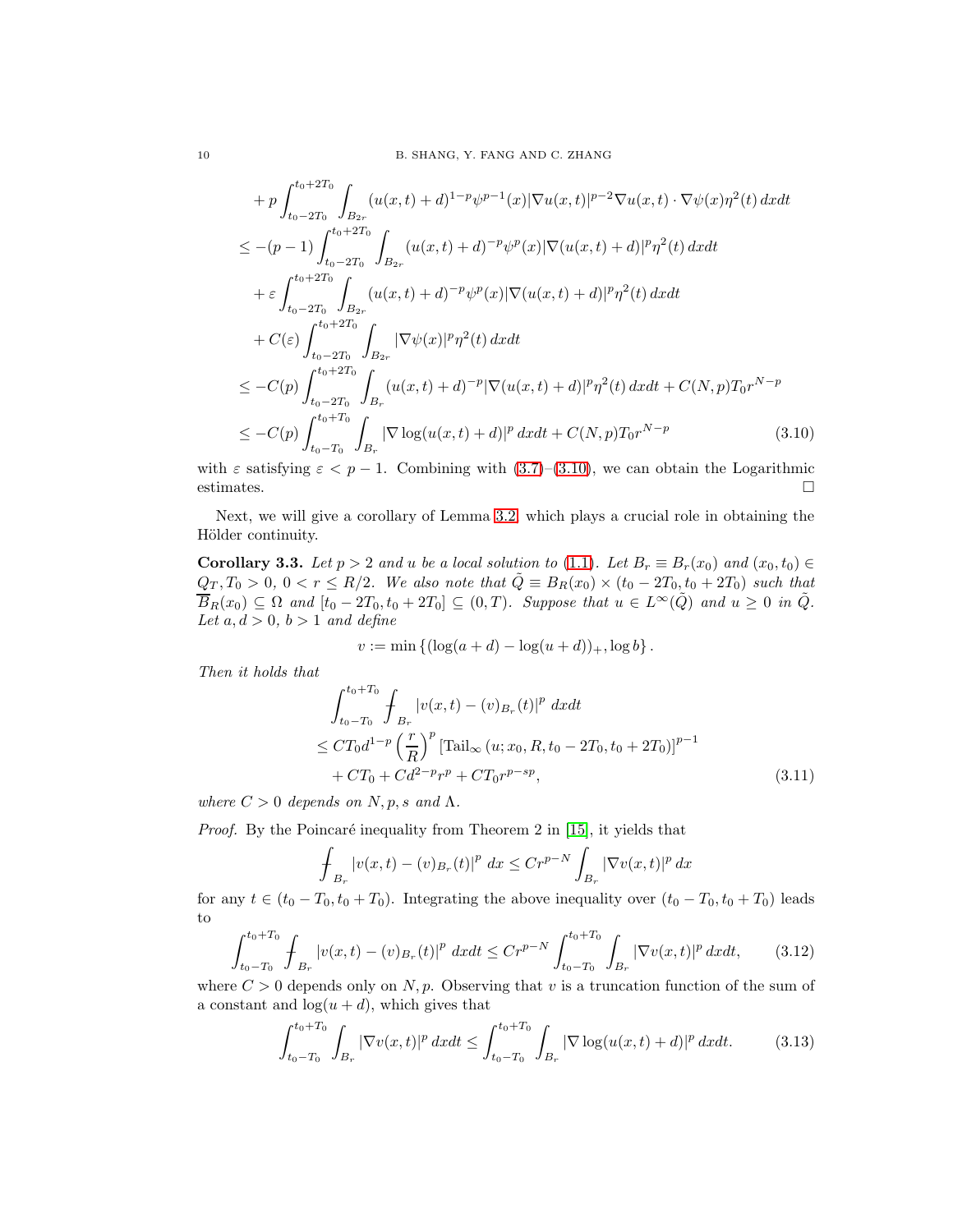<span id="page-10-0"></span>We can get the results from Lemma [3.2](#page-8-1) along with  $(3.12)$  and  $(3.13)$ .

## 4. Local boundedness

In this part, we are ready to study the local boundedness of weak solutions. To this end, we first introduce some notations. For  $\sigma \in [1/2, 1)$ , set

$$
r_0 := r
$$
,  $r_j := \sigma r + 2^{-j}(1-\sigma)r$ ,  $\tilde{r}_j := \frac{r_j + r_{j+1}}{2}$ ,  $j = 0, 1, 2, ...$ 

and

$$
Q_j^- := B_j \times \Gamma_j := B_{r_j}(x_0) \times (t_0 - r_j^p, t_0), \quad j = 0, 1, 2, \dots,
$$

$$
\tilde{Q}_j^- := \tilde{B}_j \times \tilde{\Gamma}_j := B_{\tilde{r}_j}(x_0) \times (t_0 - \tilde{r}_j^p, t_0), \quad j = 0, 1, 2, \dots
$$

Denote

$$
k_j := (1 - 2^{-j}) \tilde{k}, \quad \tilde{k}_j := \frac{k_{j+1} + k_j}{2}, \quad j = 0, 1, 2, \dots
$$

with

$$
\tilde{k} \ge \frac{\text{Tail}_{\infty} (u_{+}; x_0, \sigma r, t_0 - r^p, t_0)}{2}.
$$

Let

$$
w_j := (u - k_j)_+, \quad \tilde{w}_j := (u - \tilde{k}_j)_+, \quad j = 0, 1, 2, ....
$$

We now provide a Caccioppoli type inequality in a special cylinder, which leads to the recursive inequalities.

<span id="page-10-2"></span>**Lemma 4.1.** Let  $p > 1$  and u be a subsolution to [\(1.1\)](#page-0-1). Let  $(x_0, t_0) \in Q_T$ ,  $0 < r < 1$  and  $Q_r^- = B_r(x_0) \times (t_0 - r^p, t_0)$  such that  $\overline{B}_r(x_0) \subseteq \Omega$  and  $[t_0 - r^p, t_0] \subseteq (0, T)$ . Suppose q is a parameter satisfying  $q \geq \max\{p, 2\}$ , it holds that

$$
\int_{\Gamma_{j+1}} \int_{B_{j+1}} |\nabla \tilde{w}_j(x,t)|^p \, dxdt + \underset{t \in \Gamma_{j+1}}{\text{ess sup}} \int_{B_{j+1}} \tilde{w}_j^2(x,t) \, dx \n+ \int_{\Gamma_{j+1}} \int_{B_{j+1}} \int_{B_{j+1}} \frac{|\tilde{w}_j(x,t) - \tilde{w}_j(y,t)|^p}{|x - y|^{N+sp}} \, dxdydt \n\leq \frac{C}{r^p} \left( \frac{1}{\sigma^p (1 - \sigma)^{N+sp}} + \frac{1}{(1 - \sigma)^p} \right) \cdot \left( \frac{2^{(p+q-2)j}}{\tilde{k}^{q-2}} + \frac{2^{(N+sp+q-1)j}}{\tilde{k}^{q-p}} \right) \int_{\Gamma_j} \int_{B_j} w_j^q(x,t) \, dxdt,
$$
\n(4.1)

where  $C > 0$  only depends on  $N, p, s, \Lambda$  and q.

Proof. First we give a trivial but very useful inequality

<span id="page-10-1"></span>
$$
\tilde{w}_j^{\tau}(x,t) \le \frac{C2^{(q-\tau)j}}{\tilde{k}^{q-\tau}} w_j^q(x,t) \quad \text{in } Q_T,
$$
\n(4.2)

where  $0 \leq \tau < q$ . We take the cut-off functions  $\psi_j \in C_0^{\infty}(\tilde{B}_j)$  and  $\eta_j \in C_0^{\infty}(\tilde{\Gamma}_j)$  such that

$$
0 \le \psi_j \le 1, \quad |\nabla \psi_j| \le \frac{C2^j}{(1-\sigma)r} \text{ in } \tilde{B}_j, \quad \psi_j \equiv 1 \text{ in } B_{j+1}
$$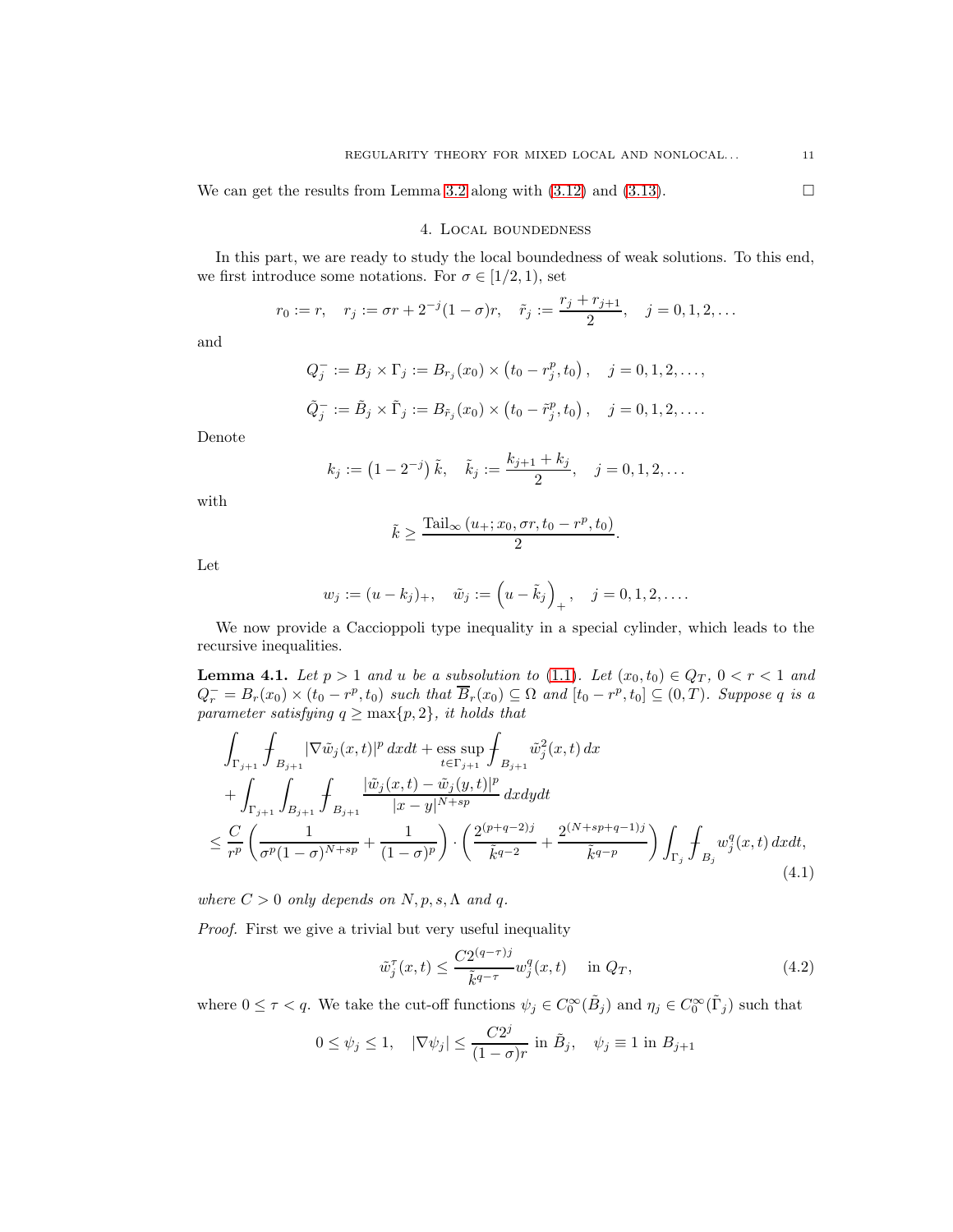and

$$
0 \le \eta_j \le 1, \quad |\partial_t \eta_j| \le \frac{C2^{pj}}{(1-\sigma)^p r^p} \text{ in } \tilde{\Gamma}_j, \quad \eta_j \equiv 1 \text{ in } \Gamma_{j+1}.
$$

Let  $r = r_j$ ,  $\tau_2 = t_0$ ,  $\tau_1 = t_0 - r_{j+1}^p$  and  $\ell = \tilde{r}_j^p - r_{j+1}^p$  in Lemma [3.1.](#page-6-1) Then we arrive at

$$
\int_{\tilde{\Gamma}_{j}} \int_{B_{j}} |\nabla \tilde{w}_{j}(x,t)|^{p} \psi_{j}^{p}(x) \eta_{j}^{2}(t) dx dt + \underset{t \in \Gamma_{j+1}}{\text{ess sup}} \int_{B_{j}} \tilde{w}_{j}^{2}(x,t) \psi_{j}^{p}(x) dx \n+ \int_{\tilde{\Gamma}_{j}} \int_{B_{j}} \int_{B_{j}} |\tilde{w}_{j}(x,t) \psi_{j}(x) - \tilde{w}_{j}(y,t) \psi_{j}(y)|^{p} \eta_{j}^{2}(t) d\mu dt \n\leq C \int_{\tilde{\Gamma}_{j}} \int_{B_{j}} |\nabla \psi_{j}(x)|^{p} \tilde{w}_{j}^{p}(x,t) \eta_{j}^{2}(t) dx dt \n+ C \int_{\tilde{\Gamma}_{j}} \int_{B_{j}} \int_{B_{j}} (\max\{\tilde{w}_{j}(x,t), \tilde{w}_{j}(y,t)\})^{p} |\psi_{j}(x) - \psi_{j}(y)|^{p} \eta_{j}^{2}(t) d\mu dt \n+ C \underset{t \in \tilde{\Gamma}_{j}}{\text{ess sup}} \int_{\mathbb{R}^{N} \setminus B_{j}} \frac{\tilde{w}_{j}^{p-1}(y,t)}{|x - y|^{N + sp}} dy \int_{\tilde{\Gamma}_{j}} \int_{B_{j}} \tilde{w}_{j}(x,t) \psi_{j}^{p}(x) \eta_{j}^{2}(t) dx dt \n+ C \int_{\tilde{\Gamma}_{j}} \int_{B_{j}} \tilde{w}_{j}^{2}(x,t) \psi_{j}^{p}(x) \eta_{j}(t) |\partial_{t} \eta_{j}(t)| dx dt \n=: I_{1} + I_{2} + I_{3} + I_{4}.
$$
\n(4.3)

Using inequality [\(4.2\)](#page-10-1) and the definition of  $\psi_j$ , we estimate  $I_1$  as

<span id="page-11-0"></span>
$$
I_1 \leq \frac{C2^{pj}}{(1-\sigma)^{p}r^p} \int_{\Gamma_j} \int_{B_j} \tilde{w}_j^p(x,t) dxdt
$$
  

$$
\leq \frac{C2^{qj}}{\tilde{k}^{q-p}(1-\sigma)^{p}r^p} \int_{\Gamma_j} \int_{B_j} w_j^q(x,t) dxdt.
$$
 (4.4)

Analogous to the proof of Lemma 4.1 in [\[10\]](#page-23-1), we have

$$
I_2 \le \frac{C2^{qj}}{\tilde{k}^{q-p}(1-\sigma)^{p}r^{sp}} \int_{\Gamma_j} \int_{B_j} w_j^q(x,t) dx dt,
$$
\n(4.5)

$$
I_3 \le \frac{C2^{(N+sp+q-1)j}}{\tilde{k}^{q-p}\sigma^p (1-\sigma)^{N+sp}r^p} \int_{\Gamma_j} \int_{B_j} w_j^q(x,t) dx dt \tag{4.6}
$$

and

<span id="page-11-1"></span>
$$
I_4 \le \frac{C2^{(p+q-2)j}}{\tilde{k}^{q-2}(1-\sigma)^{p}r^p} \int_{\Gamma_j} \int_{B_j} w_j^q(x,t) \, dxdt. \tag{4.7}
$$

By virtue of the facts that  $\psi_j \equiv 1$  in  $B_{j+1}$ ,  $\eta_j \equiv 1$  in  $\Gamma_{j+1}$  and [\(1.3\)](#page-0-2), merging inequalities  $(4.3)$ – $(4.7)$ , we get

$$
\int_{\Gamma_{j+1}} \int_{B_{j+1}} |\nabla \tilde{w}_j(x,t)|^p \, dxdt + \underset{t \in \Gamma_{j+1}}{\text{ess sup}} \int_{B_{j+1}} \tilde{w}_j^2(x,t) \, dx + \int_{\Gamma_{j+1}} \int_{B_{j+1}} \int_{B_{j+1}} \frac{|\tilde{w}_j(x,t) - \tilde{w}_j(y,t)|^p}{|x - y|^{N + sp}} \, dxdydt
$$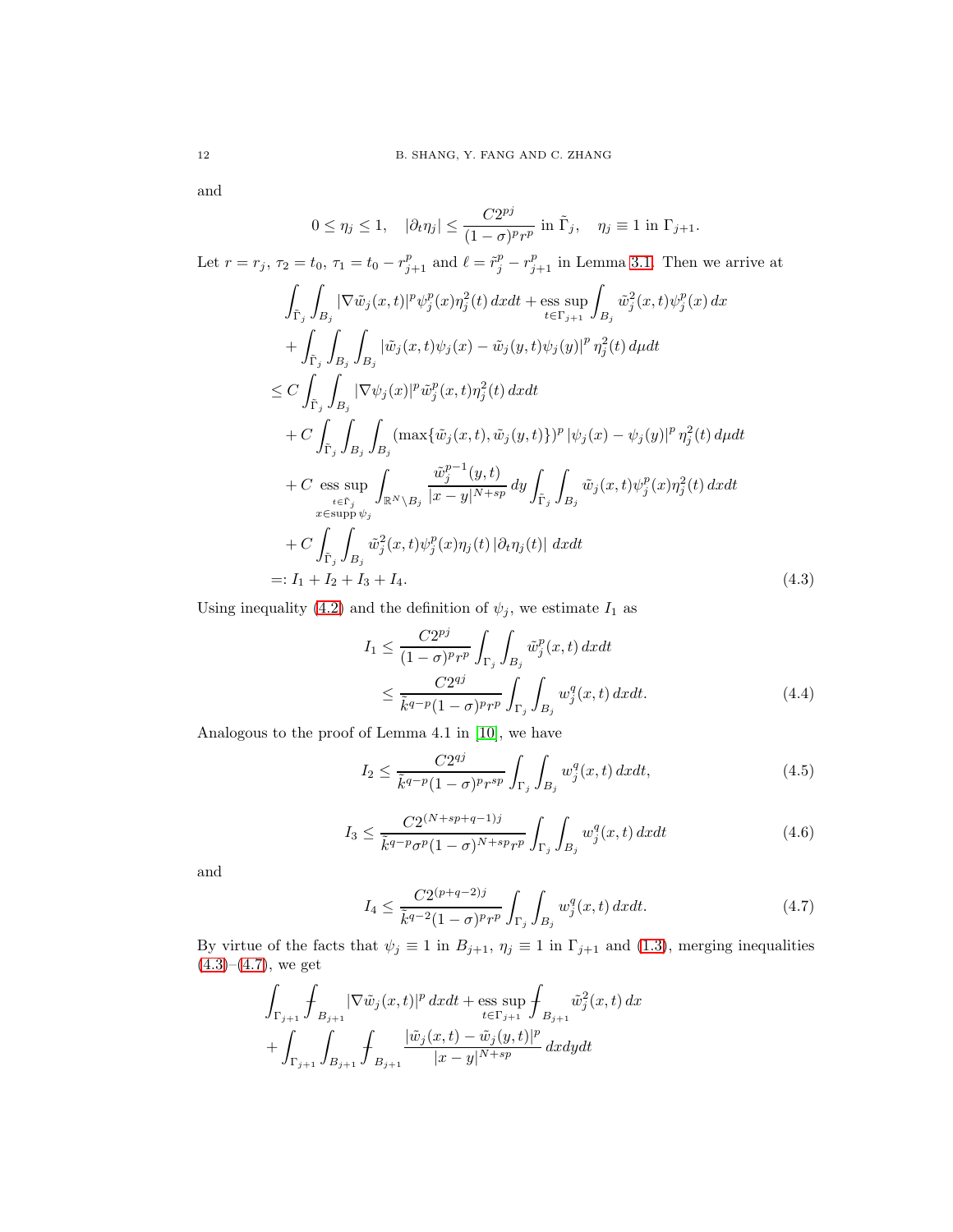$$
\leq \frac{C}{r^p (1-\sigma)^p} \left( \frac{2^{qj}}{r^{(s-1)p} \tilde{k}^{q-p}} + \frac{2^{(N+sp+q-1)j}}{\sigma^p (1-\sigma)^{N+p(s-1)} \tilde{k}^{q-p}} + \frac{2^{qj}}{\tilde{k}^{q-p}} + \frac{2^{(p+q-2)j}}{\tilde{k}^{q-2}} \right) \times \int_{\Gamma_j} \int_{B_j} w_j^q(x,t) dx dt.
$$

After rearrangement, we get the desired result.

The following two lemmas are the consequences of Lemmas [2.3](#page-4-0) and [4.1.](#page-10-2)

<span id="page-12-3"></span>Lemma 4.2. Let  $p > 2N/(N+2)$  and  $\max\{p, 2\} \le q < p(N+2)/N$ . Let  $(x_0, t_0) \in Q_T$ ,  $0 < r < 1$  and  $Q_r^- = B_r(x_0) \times (t_0 - r^p, t_0)$  such that  $\overline{B}_r(x_0) \subseteq \Omega$  and  $[t_0 - r^p, t_0] \subseteq (0, T)$ . Then for a local subsolution  $u$  to  $(1.1)$ , we infer that

$$
\int_{\Gamma_{j+1}} \int_{B_{j+1}} w_{j+1}^q(x,t) dx dt
$$
\n
$$
\leq \frac{C2^{bj}}{r^{\frac{pq}{\kappa N}}} \left( \frac{1}{\sigma^{\frac{q(N+p)}{\kappa N}} (1-\sigma)^{\frac{q(N+p)(N+sp)}{p\kappa N}}} + \frac{1}{(1-\sigma)^{\frac{q(N+p)}{\kappa N}}} \right)
$$
\n
$$
\times \left( \frac{1}{\tilde{k}^{\frac{q}{\kappa} (\frac{q}{N}+1-\frac{2}{p})}} + \frac{1}{\tilde{k}^{\frac{q}{\kappa} (\frac{q}{N}+\frac{2}{N}-\frac{p}{N})}} \right) \left( \int_{\Gamma_j} \int_{B_j} w_j^q(x,t) dx dt \right)^{1+\frac{q}{\kappa N}} \tag{4.8}
$$

for  $j \in \mathbb{N}$ , where  $b := (1 + p/N)(N + p + q)$ ,  $\kappa := 1 + 2/N$  and  $C > 0$  only depends on  $N, p, s, \Lambda$  and q.

*Proof.* Since  $q < p\kappa$ , it follows from Hölder inequality that

$$
\int_{\Gamma_{j+1}} \int_{B_{j+1}} w_{j+1}^{q}(x,t) dx dt
$$
\n
$$
\leq \int_{\Gamma_{j+1}} \int_{B_{j+1}} \tilde{w}_{j}^{q}(x,t) dx dt
$$
\n
$$
\leq \left( \int_{\Gamma_{j+1}} \int_{B_{j+1}} \tilde{w}_{j}^{p\kappa}(x,t) dx dt \right)^{\frac{q}{p\kappa}} \left( \int_{\Gamma_{j+1}} \int_{B_{j+1}} \chi_{\{u \geq \tilde{k}_{j}\}}(x,t) dx dt \right)^{1-\frac{q}{p\kappa}}.
$$
\n(4.9)

From  $(4.2)$ , we can get

<span id="page-12-2"></span><span id="page-12-1"></span>
$$
\int_{\Gamma_{j+1}} \int_{B_{j+1}} \chi_{\{u \ge \tilde{k}_j\}}(x,t) \, dxdt \le \frac{C2^{qj}}{\tilde{k}^q} \int_{\Gamma_j} \int_{B_j} w_j^q(x,t) \, dxdt \tag{4.10}
$$

and

<span id="page-12-0"></span>
$$
\int_{\Gamma_{j+1}} \int_{B_{j+1}} \tilde{w}_j^p(x, t) \, dx dt \le \frac{C2^{(q-p)j}}{\tilde{k}^{q-p}} \int_{\Gamma_j} \int_{B_j} w_j^q(x, t) \, dx dt. \tag{4.11}
$$

Now by [\(4.11\)](#page-12-0), Lemma [2.3](#page-4-0) and Lemma [4.1](#page-10-2) we estimate

$$
\int_{\Gamma_{j+1}} f_{B_{j+1}} \tilde{w}_j^{p\kappa}(x, t) dx dt \n\leq C \left( r^p \int_{\Gamma_{j+1}} f_{B_{j+1}} |\nabla \tilde{w}_j(x, t)|^p dx dt + \int_{\Gamma_{j+1}} f_{B_{j+1}} \tilde{w}_j^p(x, t) dx dt \right)
$$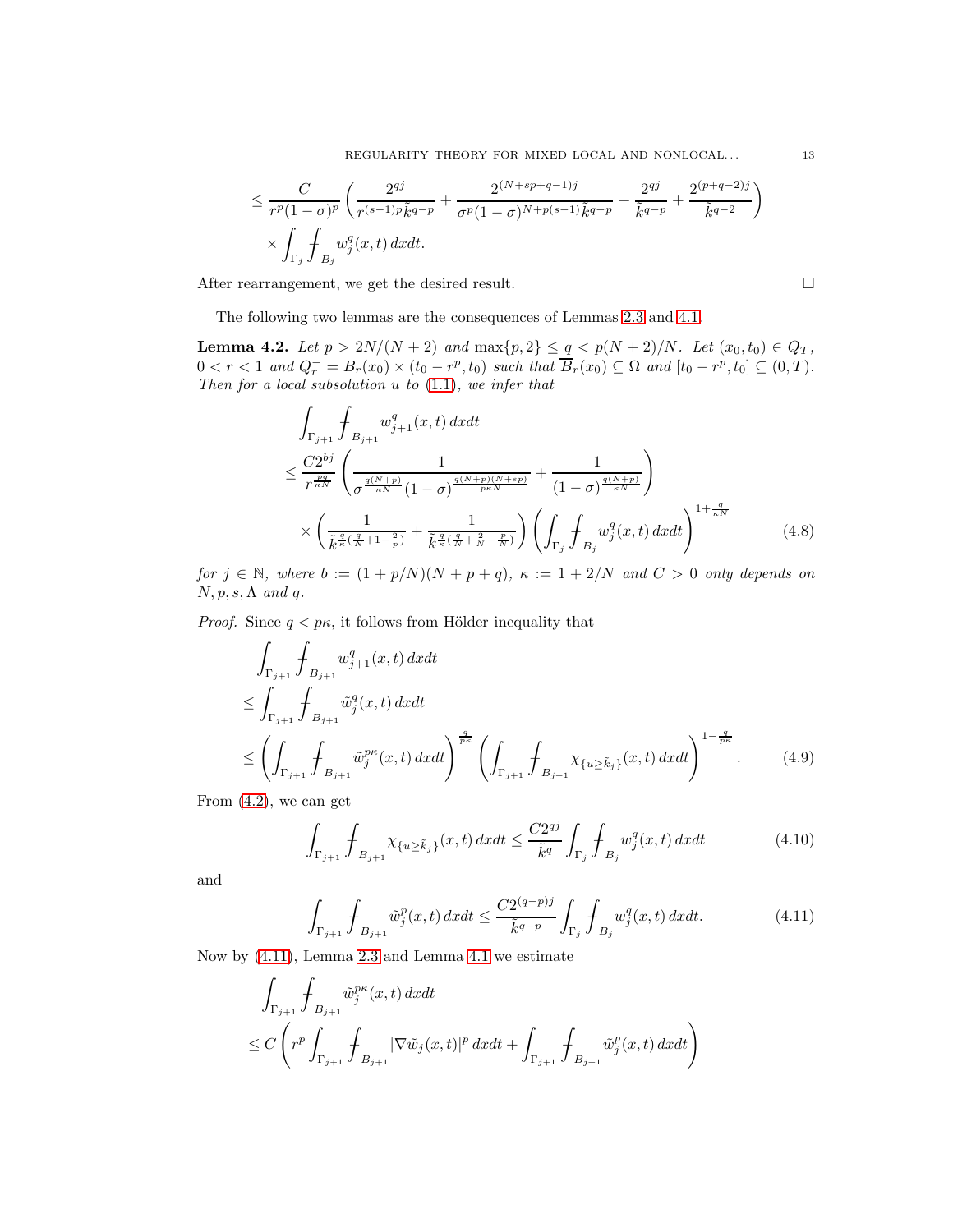$$
\times \left( \underset{t \in \Gamma_{j+1}}{\operatorname{ess}} \underset{f \in \Gamma_{j+1}}{\operatorname{sup}} \int_{B_{j+1}} \tilde{w}_j^2(x, t) dx \right)^{\frac{p}{N}}
$$
\n
$$
\leq C r^{-\frac{p^2}{N}} \left( \frac{1}{\sigma^p (1 - \sigma)^{N + sp}} + \frac{1}{(1 - \sigma)^p} \right)^{\frac{p}{N}} \left( \frac{2^{(p+q-2)j}}{\tilde{k}^{q-2}} + \frac{2^{(N+sp+q-1)j}}{\tilde{k}^{q-p}} \right)^{\frac{p}{N}}
$$
\n
$$
\times \left[ \left( \frac{1}{\sigma^p (1 - \sigma)^{N + sp}} + \frac{1}{(1 - \sigma)^p} \right) \left( \frac{2^{(p+q-2)j}}{\tilde{k}^{q-2}} + \frac{2^{(N+sp+q-1)j}}{\tilde{k}^{q-p}} \right) + \frac{2^{(q-p)j}}{\tilde{k}^{q-p}} \right]
$$
\n
$$
\times \left( \int_{\Gamma_j} \int_{B_j} w_j^q(x, t) dx dt \right)^{1 + \frac{p}{N}}
$$
\n
$$
\leq \frac{C 2^{bj}}{r^{\frac{p^2}{N}}} \left( \frac{1}{\sigma^{\frac{p(N+p)}{N}} (1 - \sigma)^{\frac{(N+p)(N+sp)}{N}}} + \frac{1}{(1 - \sigma)^{\frac{p(N+p)}{N}}} \right)
$$
\n
$$
\times \left( \frac{1}{\tilde{k}^{q-2}} + \frac{1}{\tilde{k}^{q-p}} \right)^{1 + \frac{p}{N}} \left( \int_{\Gamma_j} \int_{B_j} w_j^q(x, t) dx dt \right)^{1 + \frac{p}{N}}
$$
\n(4.12)

with  $b = (1 + p/N)(N + p + q)$ . Combining [\(4.9\)](#page-12-1), [\(4.10\)](#page-12-2) and [\(4.12\)](#page-13-0), we get the desired  $result.$ 

<span id="page-13-3"></span>**Lemma 4.3.** Let  $1 < p \le 2N/(N+2)$  and  $m > \max\left\{2, \frac{N(2-p)}{n}\right\}$  $\left\{\frac{2-p}{p}\right\}.$  Let  $(x_0, t_0) \in Q_T$ ,  $0 < r < 1$  and  $Q_r^- = B_r(x_0) \times (t_0 - r^p, t_0)$  such that  $\overline{B}_r(x_0) \subseteq \Omega$  and  $[t_0 - r^p, t_0] \subseteq (0, T)$ . Suppose that  $u \in L^{\infty}_{loc}(Q_T)$  is a weak subsolution to [\(1.1\)](#page-0-1). Then for any  $j \in \mathbb{N}$ , we have

<span id="page-13-2"></span><span id="page-13-0"></span>
$$
\int_{\Gamma_{j+1}} \int_{B_{j+1}} w_{j+1}^{m}(x,t) dx dt
$$
\n
$$
\leq \frac{C2^{bj}}{r^{\frac{p^{2}}{N}}} \left( \frac{1}{\sigma^{\frac{p(N+p)}{N}} (1-\sigma)^{\frac{(N+p)(N+sp)}{N}}} + \frac{1}{(1-\sigma)^{\frac{p(N+p)}{N}}} \right) \left( \frac{1}{\tilde{k}^{m-p}} + \frac{1}{\tilde{k}^{m-2}} \right)^{1+\frac{p}{N}}
$$
\n
$$
\times \|\tilde{w}_{j}\|_{L^{\infty}(Q_{j+1})}^{m-p\kappa} \left( \int_{\Gamma_{j}} \int_{B_{j}} w_{j}^{m}(x,t) dx dt \right)^{1+\frac{p}{N}}, \tag{4.13}
$$

where  $b := (1 + p/N)(N + p + m)$ ,  $\kappa := 1 + 2/N$  and  $C > 0$  only depends on N, p, s, m and Λ.

Proof. Based on the assumptions, we have

<span id="page-13-1"></span>
$$
\int_{\Gamma_{j+1}} \int_{B_{j+1}} w_{j+1}^m(x,t) dx dt \le \int_{\Gamma_{j+1}} \int_{B_{j+1}} \tilde{w}_j^m(x,t) dx dt
$$
\n
$$
\leq \|\tilde{w}_j\|_{L^{\infty}(Q_{j+1})}^{m-p\kappa} \int_{\Gamma_{j+1}} \int_{B_{j+1}} \tilde{w}_j^{p\kappa}(x,t) dx dt. \tag{4.14}
$$

By utilizing Lemma [2.3,](#page-4-0) Lemma [4.1](#page-10-2) with  $q = m$  and inequality [\(4.11\)](#page-12-0) with  $q = m$ , it yields that

$$
\int_{\Gamma_{j+1}} \int_{B_{j+1}} \tilde{w}_j^{p\kappa}(x,t) dxdt \n\leq C \left( r^p \int_{\Gamma_{j+1}} \int_{B_{j+1}} |\nabla \tilde{w}_j(x,t)|^p dxdt + \int_{\Gamma_{j+1}} \int_{B_{j+1}} \tilde{w}_j^p(x,t) dxdt \right)
$$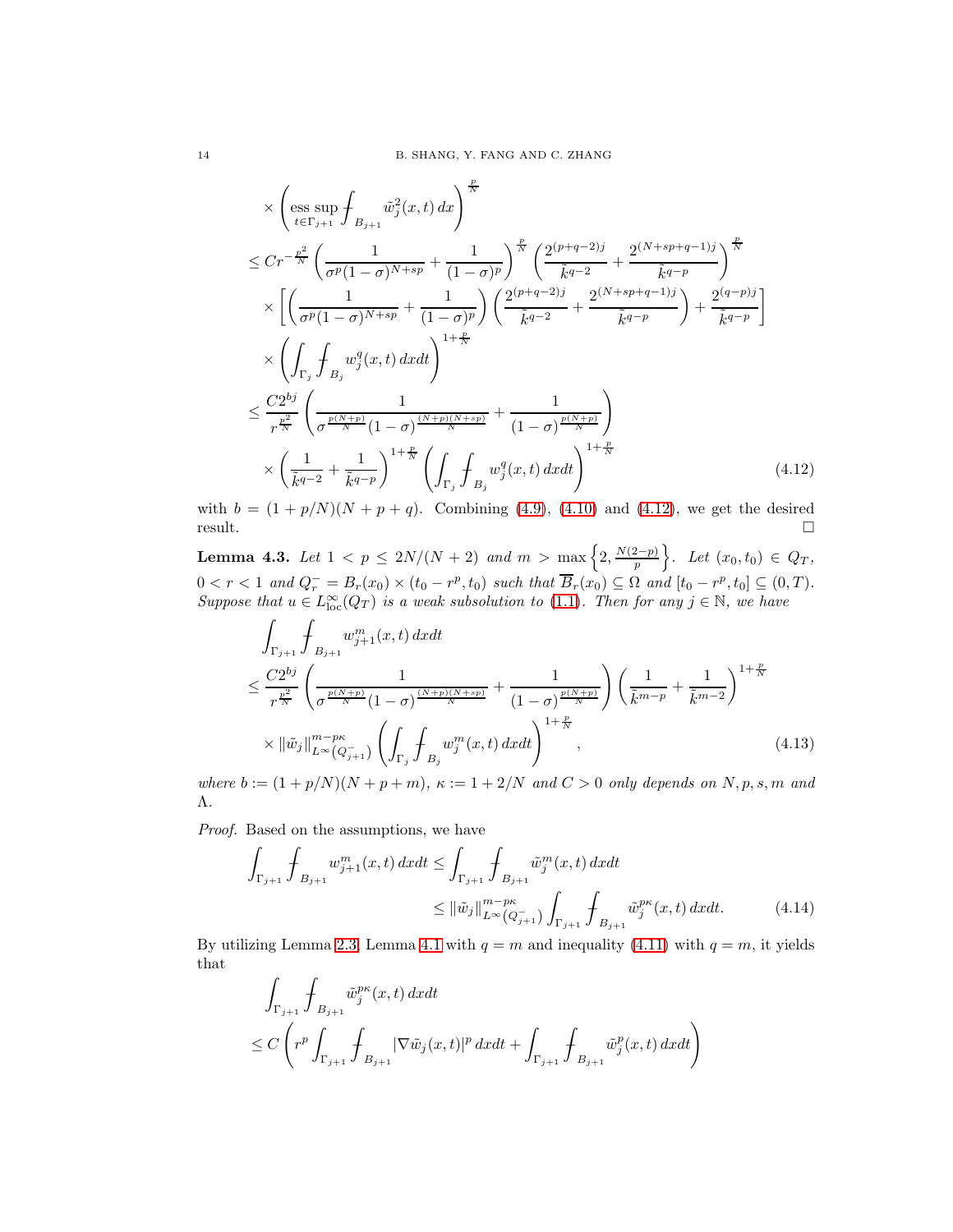$$
\times \left( \underset{t \in \Gamma_{j+1}}{\text{ess sup}} \int_{B_{j+1}} \tilde{w}_j^2(x, t) dx \right)^{\frac{p}{N}} \n\leq \frac{C2^{bj}}{r^{\frac{p^2}{N}}} \left[ \frac{1}{\sigma^{\frac{p(N+p)}{N}} (1-\sigma)^{\frac{(N+p)(N+sp)}{N}}} + \frac{1}{(1-\sigma)^{\frac{p(N+p)}{N}}} \right] \left( \frac{1}{\tilde{k}^{m-p}} + \frac{1}{\tilde{k}^{m-2}} \right)^{1+\frac{p}{N}} \n\times \left( \int_{\Gamma_j} \int_{B_j} w_j^m(x, t) dx dt \right)^{1+\frac{p}{N}} \n\tag{4.15}
$$

with  $b := (1 + p/N)(N + p + m)$ . Thus combining [\(4.14\)](#page-13-1) and [\(4.15\)](#page-14-0), we get the desired inequality [\(4.13\)](#page-13-2).  $\Box$ 

**Remark 4.4.** In Lemma [4.3,](#page-13-3) the quantity  $\sigma \frac{p(N+p)}{N}$  can be removed, since  $\sigma \in [1/2, 1)$ . In addition,

$$
\max\left\{(1-\sigma)^{\frac{(N+p)(N+sp)}{N}},(1-\sigma)^{\frac{p(N+p)}{N}}\right\}\geq (1-\sigma)^{\frac{(N+p)^2}{N}}.
$$

Thus, we can get

$$
\int_{\Gamma_{j+1}} f_{B_{j+1}} w_{j+1}^m(x, t) dx dt
$$
\n
$$
\leq \frac{C2^{bj}}{r^{\frac{p^2}{N}}} \cdot \frac{1}{(1-\sigma)^{\frac{(N+p)^2}{N}}} \left(\frac{1}{\tilde{k}^{m-p}} + \frac{1}{\tilde{k}^{m-2}}\right)^{1+\frac{p}{N}}
$$
\n
$$
\times ||\tilde{w}_j||_{L^{\infty}(Q_{j+1})}^{m-p\kappa} \left(\int_{\Gamma_j} f_{B_j} w_j^m(x, t) dx dt\right)^{1+\frac{p}{N}}
$$

<span id="page-14-0"></span>.

Next, we introduce an analysis lemma which will be used later.

<span id="page-14-1"></span>**Lemma 4.5.** ( [\[8,](#page-23-11) Lemma 4.1]) Let  ${Y_j}_{j=0}^{\infty}$  be a sequence of positive numbers such that

$$
Y_0 \leq K^{-\frac{1}{\delta}} b^{-\frac{1}{\delta^2}}
$$
 and  $Y_{j+1} \leq K b^j Y_j^{1+\delta}$ ,  $j = 0, 1, 2, ...$ 

for some constants K,  $b > 1$  and  $\delta > 0$ . Then we have  $\lim_{j \to \infty} Y_j = 0$ .

Finally, we end this section by proving the results of local boundedness.

**Proof of Theorem [1.2](#page-2-2).** Let  $r = R$ ,  $\sigma = \frac{1}{2}$ , then  $r_j = \frac{R}{2} + 2^{-j-1}R$ . Fix  $q = \max\{2, p\}$ . We denote

$$
Y_j = \int_{\Gamma_j} \int_{B_j} (u - k_j)_+^q \ dx dt, \quad j = 0, 1, 2, ....
$$

Supposing  $\tilde{k} \ge 1$  and recalling  $r < 1$ , we derive from Lemma [4.2](#page-12-3) that

$$
\frac{Y_{j+1}}{r^p} \le \frac{C2^{bj}Y_j^{1+\frac{q}{N\kappa}}}{r^{p(1+\frac{q}{N\kappa})}\tilde{k}^{\frac{q}{\kappa}\left(\frac{q}{N}+\frac{2}{N}-\frac{p}{N}\right)}} + \frac{C2^{bj}Y_j^{1+\frac{q}{N\kappa}}}{r^{p(1+\frac{q}{N\kappa})}\tilde{k}^{\frac{q}{\kappa}\left(\frac{q}{N}+1-\frac{2}{p}\right)}} \le \frac{C2^{bj}}{\tilde{k}^{q(1-\frac{q}{p\kappa})}} \left(\frac{Y_j}{r^p}\right)^{1+\frac{q}{N\kappa}},
$$
\n(4.16)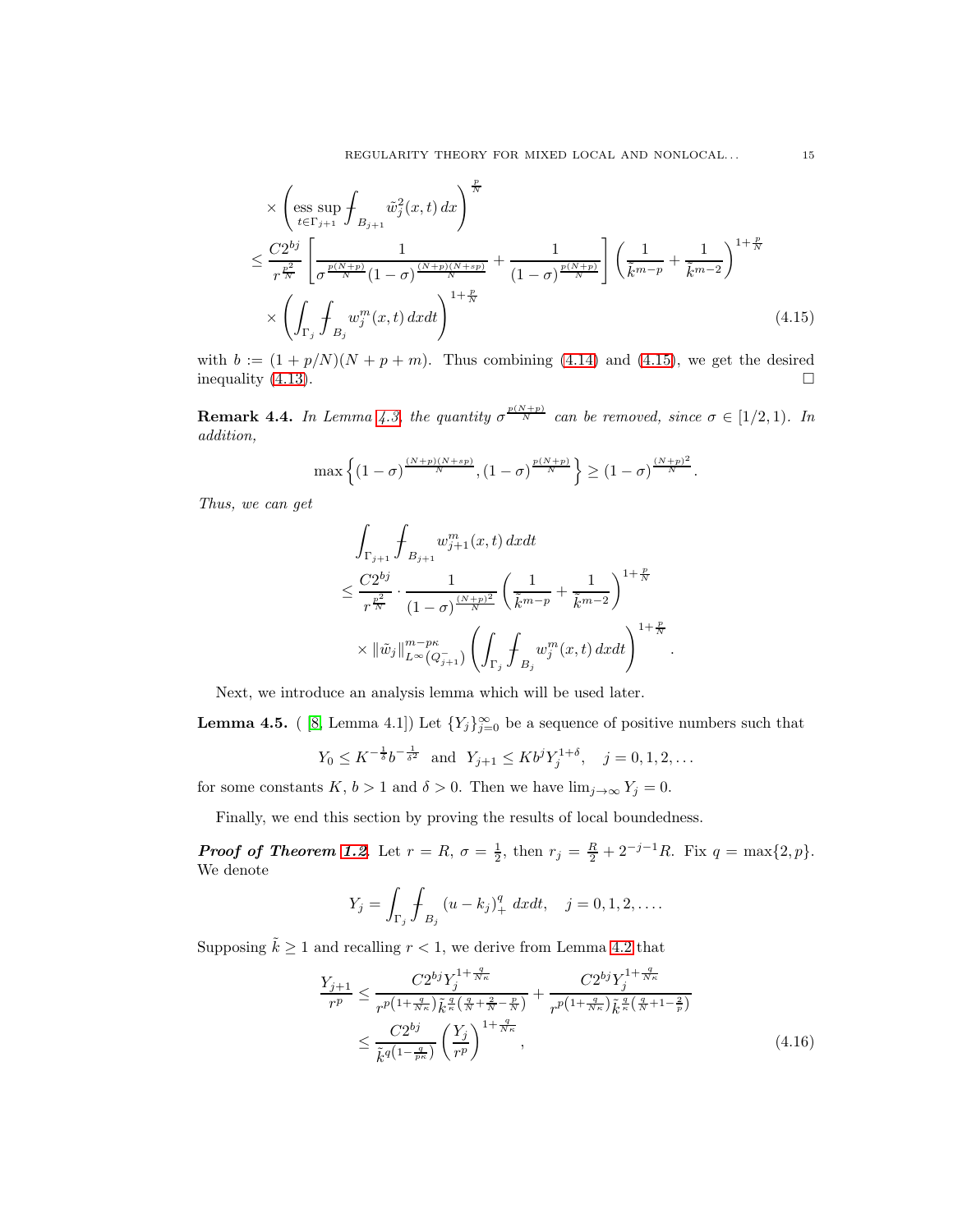where  $b := (1 + p/N)(N + p + q)$ ,  $\kappa := 1 + 2/N$  and  $C > 0$  only depends on  $N, p, s, \Lambda$ . For any  $j \in \mathbb{N}$ , define  $W_j = Y_j/r^p$ . Thus we get

$$
W_{j+1} \le \frac{C2^{bj}}{\tilde{k}^{q(1-\frac{q}{p\kappa})}} W_j^{1+\frac{q}{N\kappa}},
$$

where  $\tilde{k}$  is such that

$$
\tilde{k} \ge \max \left\{ \text{Tail}_{\infty} (u_{+}; x_{0}, R/2, t_{0} - R^{p}, t_{0}), C \left( \int_{t_{0} - R^{p}}^{t_{0}} \int_{B_{R}} u_{+}^{q} dxdt \right)^{\frac{p}{N(p\kappa - q)}} \vee 1 \right\}
$$

with C only depending on  $N, p, s$  and  $\Lambda$ . Thus along with Lemma [4.5](#page-14-1) we can deduce that  $\lim_{j\to\infty} W_j = 0$ . Consequently, we get the desired result

ess sup 
$$
u \leq \text{Tail}_{\infty} (u_+; x_0, R/2, t_0 - R^p, t_0) + C \left( \int_{Q_R^-} u_+^q dx dt \right)^{\frac{p}{N(p\kappa - q)}} \vee 1.
$$

We now finish the proof.  $\Box$ 

**Proof of Theorem [1.3](#page-2-3).** Let  $R_0 = R/2$  and  $R_n = R/2 + \sum_{i=1}^n 2^{-i-1}R$  for  $n \in \mathbb{N}^+$ , and  $Q_n^- = B_{R_n}(x_0) \times (t_0 - R_n^p, t_0)$ . Set

$$
M_n = \operatorname{ess} \sup_{Q_n^-} u_+, \quad n = 0, 1, 2, 3, \dots
$$

Choosing  $r = R_{n+1}$  and  $\sigma r = R_n$ , then

$$
\sigma = \frac{1/2 + \sum_{i=1}^{n} 2^{-i-1}}{1/2 + \sum_{i=1}^{n+1} 2^{-i-1}} \ge \frac{1}{2}.
$$

We denote

$$
Y_j = \int_{\Gamma_j} \int_{B_j} (u - k_j)_+^m dx dt, \quad j = 0, 1, 2, ....
$$

Due to Lemma [4.3,](#page-13-3) we obtain

$$
Y_{j+1} \leq \frac{C2^{bj}}{R_{n+1}^{\frac{p^2}{N}}} \|u_+\|_{L^{\infty}(Q_{n+1}^-)}^{m-p\kappa} \left(\frac{1}{(1-\sigma)^{\frac{(N+p)^2}{N}}} + \frac{1}{(1-\sigma)^{\frac{p(N+p)}{N}}}\right)
$$
  
\$\times \left(\frac{1}{\tilde{k}^{m-p}} + \frac{1}{\tilde{k}^{m-2}}\right)^{1+\frac{p}{N}} Y\_j^{1+\frac{p}{N}}\$  
\$\leq \frac{C2^{bj+dn}}{R\_{n+1}^{\frac{p^2}{N}}} M\_{n+1}^{m-p\kappa} \left(\frac{1}{\tilde{k}^{m-p}} + \frac{1}{\tilde{k}^{m-2}}\right)^{1+\frac{p}{N}} Y\_j^{1+\frac{p}{N}}\$ (4.17)

with  $b := (1 + p/N)(N + p + m)$  and  $d = (N + p)^2/N$ . For any  $j \in \mathbb{N}$ , define  $W_j = Y_j/R_n^p$ . Then we get

$$
W_{j+1} \leq C 2^{bj+dn} M_{n+1}^{m-p\kappa} \left( \frac{1}{\tilde{k}^{m-p}} + \frac{1}{\tilde{k}^{m-2}} \right)^{1+\frac{p}{N}} W_j^{1+\frac{p}{N}}.
$$

According to Lemma [4.5,](#page-14-1) we can see that

$$
\lim_{j \to \infty} Y_j = 0
$$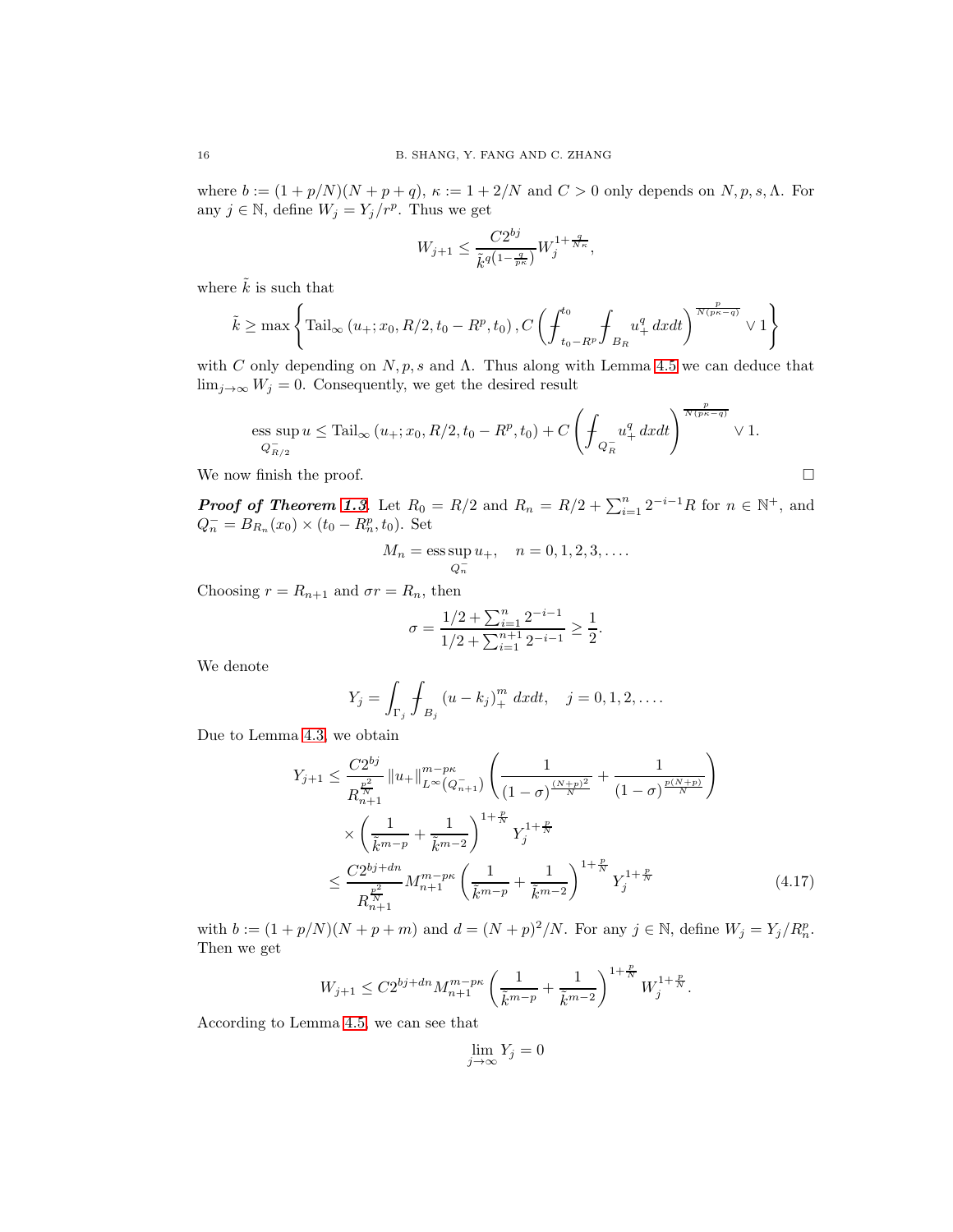if

$$
W_0 \leq C2^{-\frac{dnN}{p} - \frac{bN^2}{p^2}} M_{n+1}^{-\frac{N(m-p\kappa)}{p}} \left(\frac{1}{\tilde{k}^{m-p}} + \frac{1}{\tilde{k}^{m-2}}\right)^{-\frac{p+N}{p}}.\tag{4.18}
$$

To ensure the above inequality, we need choose  $\tilde{k}$  properly large. Indeed,

<span id="page-16-0"></span>
$$
W_0 = \frac{Y_0}{R_n^p} = R_n^{-p} \int_{t_0 - R_{n+1}^p}^{t_0} \int_{B_{R_{n+1}}} u_+^m dx dt
$$
  

$$
\leq 2^p \int_{t_0 - R_{n+1}^p}^{t_0} \int_{B_{R_{n+1}}} u_+^m dx dt.
$$

Namely,

$$
2^{p}\!\!\operatorname{\int}_{t_0-R_{n+1}^p}^{t_0}\!\!\operatorname{\int}_{B_{R_{n+1}}}u_+^m\,dxdt\leq C2^{-\frac{dnN}{p}-\frac{bN^2}{p^2}}M_{n+1}^{-\frac{N(m-p\kappa)}{p}}\left(\frac{1}{\tilde{k}^{m-p}}+\frac{1}{\tilde{k}^{m-2}}\right)^{-\frac{p+N}{p}},
$$

which implies that

C2 dnN <sup>N</sup>+pM N(m−pκ) N+p n+1<sup>Z</sup> − t0 t0−R p n+1 Z − BRn+1 u m <sup>+</sup> dxdt! <sup>p</sup> N+p ≤ 1 ˜k<sup>m</sup>−<sup>p</sup> + 1 ˜k<sup>m</sup>−<sup>2</sup> <sup>−</sup><sup>1</sup> .

Therefore, we take

$$
\tilde{k} = C2^{\frac{dnN}{(N+p)(m-p)}} M_{n+1}^{\frac{N(m-p\kappa)}{(N+p)(m-p)}} \left( \int_{t_0-R_{n+1}^p}^{t_0} \int_{B_{R_{n+1}}} u_+^m dx dt \right)^{\frac{p}{(N+p)(m-p)}} \n+ C2^{\frac{dnN}{(N+p)(m-2)}} M_{n+1}^{\frac{N(m-p\kappa)}{(N+p)(m-2)}} \left( \int_{t_0-R_{n+1}^p}^{t_0} \int_{B_{R_{n+1}}} u_+^m dx dt \right)^{\frac{p}{(N+p)(m-2)}} \n+ \frac{\text{Tail}_{\infty} (u_+; x_0, R_n, t_0 - R_{n+1}^p, t_0)}{2},
$$

which makes inequality [\(4.18\)](#page-16-0) hold true. Here the constant C only depends on  $N, p, s, m$ and Λ. Under this choice, it follows from Lemma [4.5](#page-14-1) that

$$
M_{n} = \operatorname{ess} \operatorname{sup} u^{+} \leq C 2^{\frac{dnN}{(N+p)(m-p)}} M_{n+1}^{\frac{N(m-p\kappa)}{(N+p)(m-p)}} \left( \int_{t_{0}-R_{n+1}^{p}}^{t_{0}} \int_{B_{R_{n+1}}} u_{+}^{m} dx dt \right)^{\frac{p}{(N+p)(m-p)}} + C 2^{\frac{dnN}{(N+p)(m-2)}} M_{n+1}^{\frac{N(m-p\kappa)}{(N+p)(m-2)}} \left( \int_{t_{0}-R_{n+1}^{p}}^{t_{0}} \int_{B_{R_{n+1}}} u_{+}^{m} dx dt \right)^{\frac{p}{(N+p)(m-2)}} + \frac{\operatorname{Tail}_{\infty} (u_{+}; x_{0}, R_{n}, t_{0}-R_{n+1}^{p}, t_{0})}{2}.
$$
 (4.19)

Obverse  $m > \max\{2, \frac{N(2-p)}{n}\}$  $\binom{z-p}{p}$  and  $\kappa = 1 + 2/N$ , which indicates that

<span id="page-16-1"></span>
$$
0 < \frac{N(m - p\kappa)}{(N + p)(m - p)}, \frac{N(m - p\kappa)}{(N + p)(m - 2)} < 1.
$$

Now we apply the Young's inequality with  $\varepsilon$  to [\(4.19\)](#page-16-1), arriving at

$$
M_n \leq \varepsilon M_{n+1} + C2^{\frac{dnN}{(N+p)(m-p-\beta)}} \varepsilon^{-\frac{\beta}{m-p-\beta}} \left(\int_{t_0-R^p}^{t_0} \int_{B_R} u_+^m dx dt\right)^{\frac{p}{(N+p)(m-p-\beta)}}
$$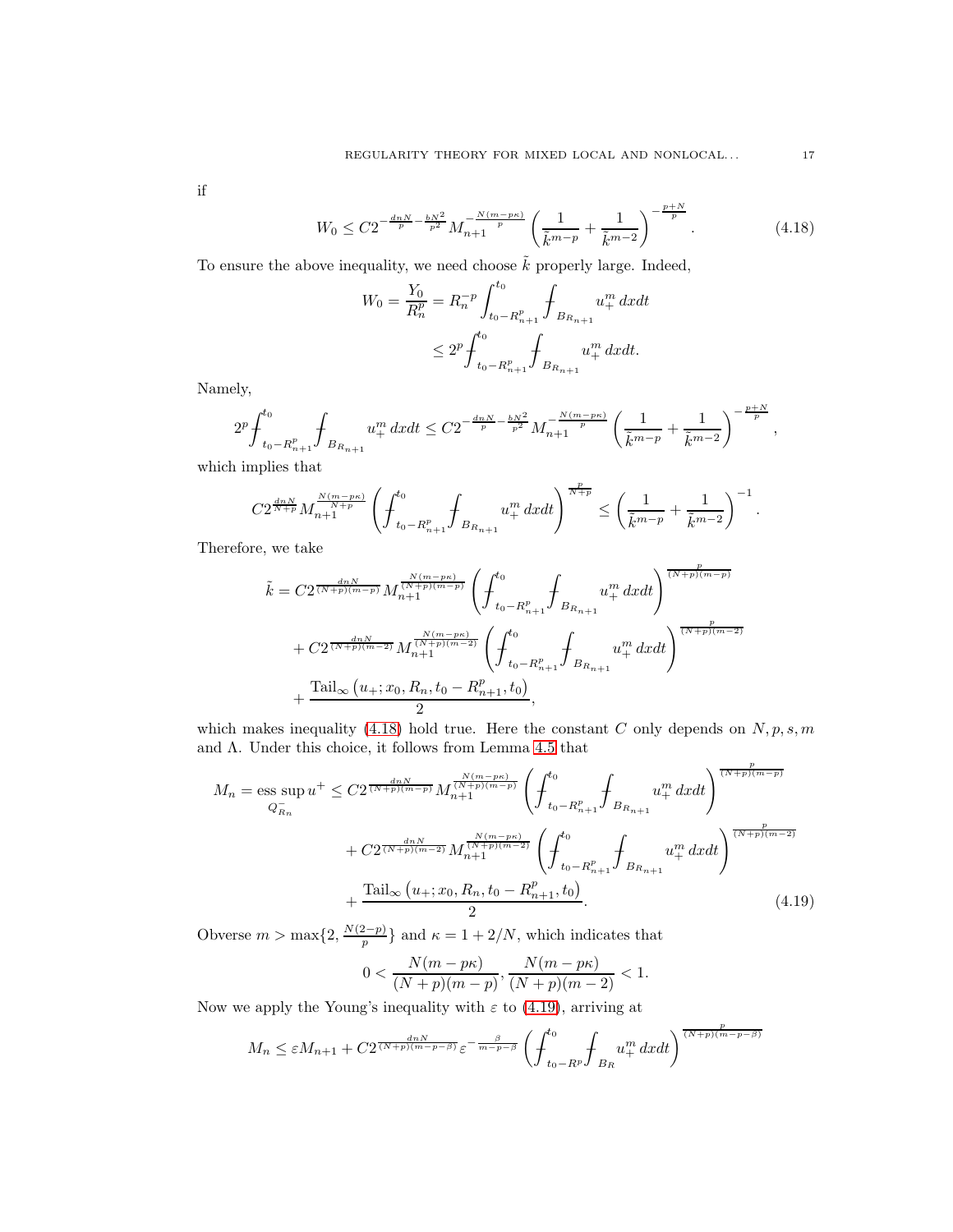$$
+ C2^{\frac{dnN}{(N+p)(m-2-\beta)}} \varepsilon^{-\frac{\beta}{m-2-\beta}} \left( \int_{t_0-R^p}^{t_0} \int_{B_R} u_+^m dx dt \right)^{\frac{p}{(N+p)(m-2-\beta)}}
$$
  
+ 
$$
\frac{\text{Tail}_{\infty} (u_+; x_0, R/2, t_0 - R^p, t_0)}{2}
$$

with  $\beta = (m - p\kappa)N/(p + N)$ , where we used the fact  $R/2 \le R_n < R$ . Via the induction argument, we can derive

$$
M_0 \leq \varepsilon^{n+1} M_{n+1}
$$
  
+  $C\varepsilon^{-\frac{\beta}{m-p-\beta}} \left( \int_{t_0-R^p}^{t_0} \int_{B_R} u_+^m dx dt \right)^{\frac{p}{(N+p)(m-p-\beta)}} \sum_{i=0}^n \left( 2 \frac{dN}{(N+p)(m-p-\beta)} \varepsilon \right)^i$   
+  $C\varepsilon^{-\frac{\beta}{m-2-\beta}} \left( \int_{t_0-R^p}^{t_0} \int_{B_R} u_+^m dx dt \right)^{\frac{p}{(N+p)(m-2-\beta)}} \sum_{i=0}^n \left( 2 \frac{dN}{(N+p)(m-2-\beta)} \varepsilon \right)^i$   
+  $\frac{\text{Tail}_{\infty} (u_+,x_0,R/2,t_0-R^p,t_0)}{2} \sum_{i=0}^n \varepsilon^i, \quad n = 0,1,2,\dots$ 

It is easy to see that the sum on the right-hand side could be revised by a convergent series, provided that we take

$$
\varepsilon = 2^{-\left[\frac{dN}{(N+p)(m-2-\beta)}+1\right]}.
$$

Finally, letting  $n \to \infty$ , we deduce that

ess sup 
$$
u \leq \text{Tail}_{\infty} (u_+; x_0, R/2, t_0 - R^p, t_0)
$$
  
\n
$$
+ C \left( \int_{Q_R^-} u_+^m dx dt \right)^{\frac{p}{(N+p)(m-2-\beta)}} \vee \left( \int_{Q_R^-} u_+^m dx dt \right)^{\frac{p}{(N+p)(m-p-\beta)}},
$$

<span id="page-17-0"></span>where  $C > 0$  depends only on  $N, p, s, m$  and  $\Lambda$ .

## 5. LOCAL HÖLDER CONTINUITY

In this section we aim at establishing the Hölder continuity of weak solutions to  $(1.1)$  in the case that  $p > 2$ , based on the local boundedness results. Before verifying this conclusion, we introduce some notations.

Let

$$
0<\alpha<\frac{p}{p-1}
$$

be a constant to be determined later. Set

$$
r_j := \frac{\sigma^j r}{2}, \quad \omega(r_0) = \omega(r/2) := M, \quad \omega(r_j) := \left(\frac{r_j}{r_0}\right)^{\alpha} \omega(r_0), \quad j = 0, 1, 2, 3 \dots \tag{5.1}
$$

and

$$
M := C \left[ \text{Tail}_{\infty} \left( u; \overline{x}_0, r/2, \overline{t}_0 - r^p, \overline{t}_0 + r^p \right) + \left( \oint_{Q_r} |u|^p \, dxdt \right)^{\frac{1}{2}} \vee 1 \right] \tag{5.2}
$$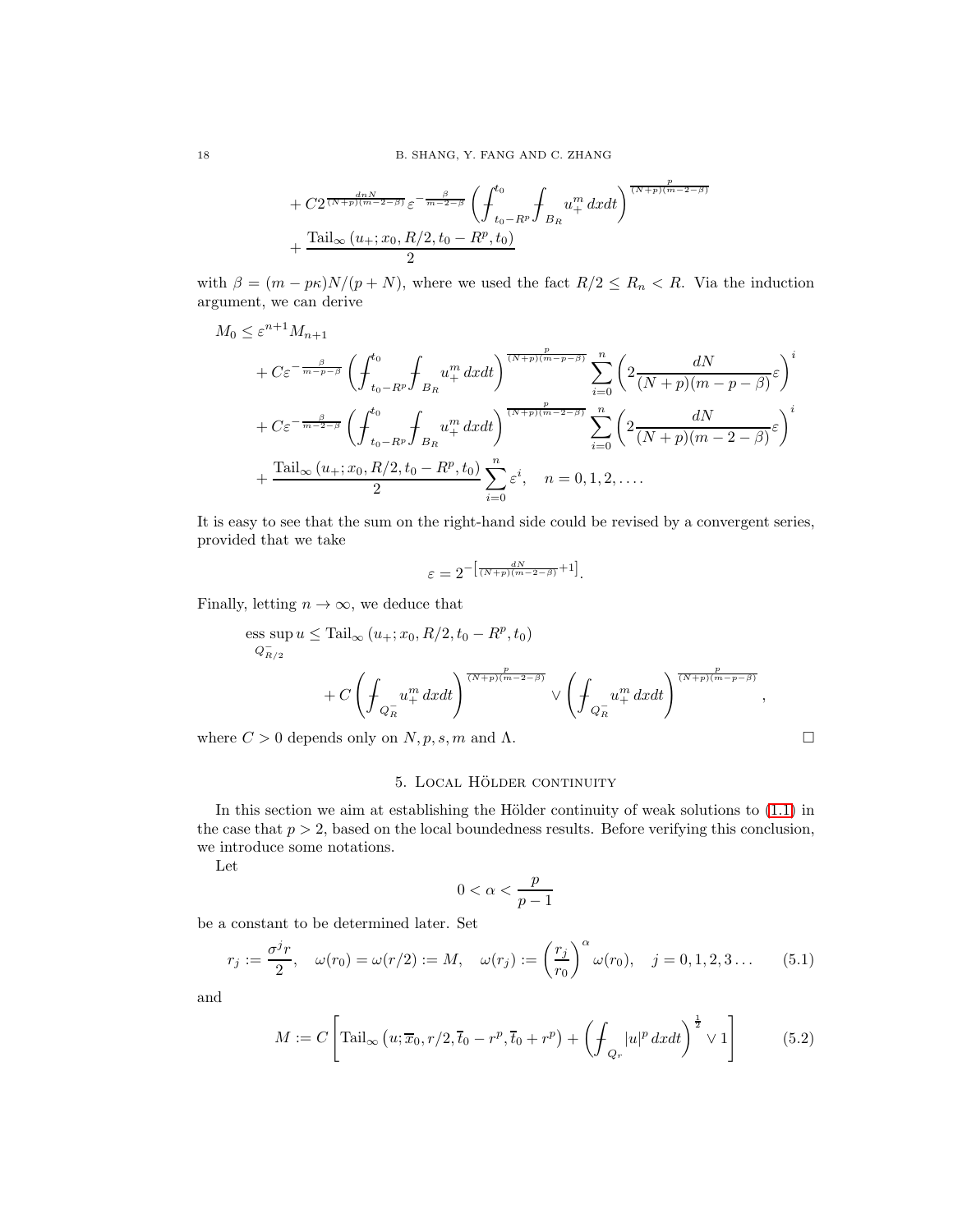with C depending on  $N, p, s, \Lambda$ . Define

$$
d_j := \begin{cases} \left[ \varepsilon \sigma^{(j-1)\alpha} M \right]^{2-p} & \text{if } j \ge 1, \\ 1 & \text{if } j = 0, \end{cases}
$$

where

<span id="page-18-4"></span>
$$
\varepsilon = \sigma^{\frac{p}{p-1}-\alpha}.
$$

Thus it is easy to obtain

$$
\frac{1}{d_{j+1}} = \left[\varepsilon\omega(r_j)\right]^{p-2} \text{ for all } j \ge 0.
$$
\n(5.3)

Denote

$$
B_j := B_{r_j}(\overline{x}_0) \text{ and } t_j := d_j r_j^p
$$

and

$$
Q_j := Q_{r_j,t_j}\left(\overline{x}_0,\overline{t}_0\right) = B_j \times \left(\overline{t}_0 - t_j,\overline{t}_0 + t_j\right).
$$

Hence, for  $j \geq 1$ , we have

$$
4\left(\sigma^{\frac{p}{p-1}-\alpha}\right)^{2-p}r_1^p \le r_0^p \quad \text{and} \quad 4\sigma^{\alpha(2-p)}r_{j+1}^p \le r_j^p.
$$

The above inequalities combine with the definitions of  $d_j$  and  $t_j$  gives that

<span id="page-18-0"></span>
$$
4t_{j+1} \le t_j \text{ for all } j \ge 0. \tag{5.4}
$$

Now we are going to deduce an oscillation reduction on weak solutions.

<span id="page-18-5"></span>**Lemma 5.1.** Let  $p > 2$  and u be a local solution to [\(1.1\)](#page-0-1). Let  $(\overline{x}_0, \overline{t}_0) \in Q_T$ ,  $r \in (0, R]$  for some  $R \in (0,1)$  and  $Q_R \equiv B(\overline{x}_0) \times (\overline{t}_0 - R^p, \overline{t}_0 + R^p)$  such that  $\overline{Q}_R \subseteq Q_T$ . Then

$$
\underset{Q_j}{\text{ess osc}} u \le \omega(r_j) \text{ for all } j = 0, 1, 2, \dots
$$
\n
$$
(5.5)
$$

Proof. We prove this Lemma by induction argument. It follows from Theorem [1.2](#page-2-2) and the definition of  $\omega(r_0)$  that [\(5.5\)](#page-18-0) holds true for  $j = 0$ . We may assume that (5.5) is valid for  $i \in \{0, \ldots j\}$  with some  $j \geq 0$ . Then we devoted to proving it holds for  $i = j + 1$ . It is obvious that either

$$
\frac{|2Q_{j+1} \cap \{u \ge \text{ess inf}_{Q_j} u + \omega(r_j)/2\}|}{|2Q_{j+1}|} \ge \frac{1}{2}
$$
\n(5.6)

or

$$
\frac{|2Q_{j+1} \cap \{u \le \text{ess inf}_{Q_j} u + \omega(r_j)/2\}|}{|2Q_{j+1}|} \ge \frac{1}{2}
$$
\n(5.7)

must hold. In the case of [\(5.6\)](#page-18-1), we set  $u_j := u - \text{ess inf}_{Q_j} u$ . In the case of [\(5.7\)](#page-18-2), we set  $u_j := \omega(r_j) - \left(u - \text{ess inf}_{Q_j} u\right)$ . In all cases, we have

<span id="page-18-3"></span><span id="page-18-2"></span><span id="page-18-1"></span>
$$
\frac{|2Q_{j+1} \cap \{u_j \ge \omega(r_j)/2\}|}{|2Q_{j+1}|} \ge \frac{1}{2}
$$
\n(5.8)

and

$$
0 \le \underset{Q_i}{\text{ess inf}} \, u_j \le \underset{Q_i}{\text{ess sup}} \, u_j \le 2\omega(r_i) \text{ for } i = 0, \dots, j. \tag{5.9}
$$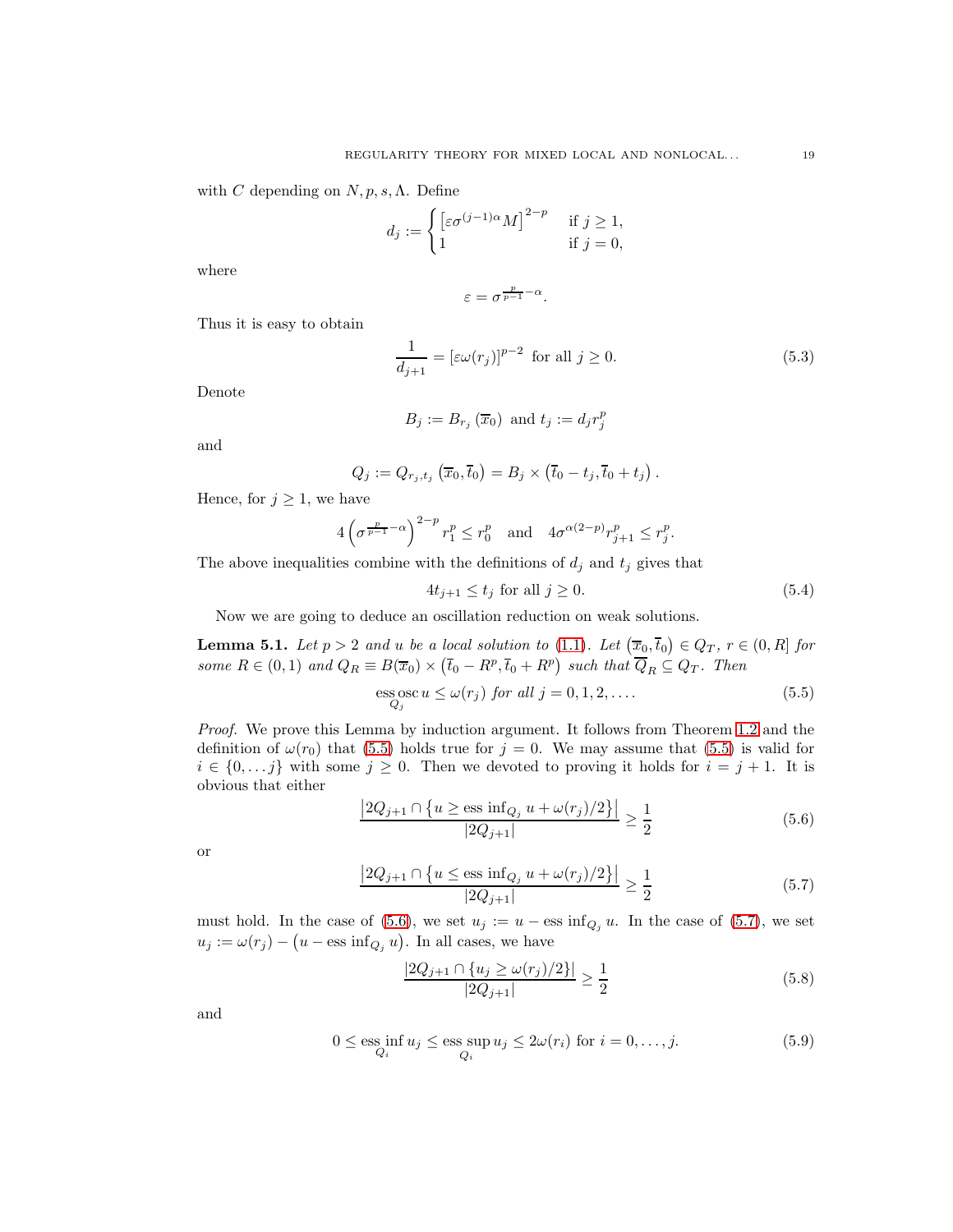Now we provide an important estimate to be used later,

$$
\left[\text{Tail}_{\infty} (u_j; \overline{x}_0, r_j, \overline{t}_0 - t_j, \overline{t}_0 + t_j)\right]^{p-1} \leq C\sigma^{-\alpha(p-1)} \left[\omega(r_j)\right]^{p-1} \text{ for } j = 0, 1, 2 \dots, \quad (5.10)
$$

where C only depends on N, p, s, the difference of  $p/(p-1)$  and  $\alpha$ . Indeed, it is easy to see the claim is true when  $j = 0$ . For  $j \ge 1$ , we have

<span id="page-19-0"></span>
$$
\begin{split}\n\left[\text{Tail}_{\infty}\left(u_{j};\overline{x}_{0},r_{j},\overline{t}_{0}-t_{j},\overline{t}_{0}+t_{j}\right)\right]^{p-1} \\
&=r_{j}^{p}\underset{t\in(\overline{t}_{0}-t_{j},\overline{t}_{0}+t_{j})}{\text{ess sup}}\sum_{i=1}^{j}\int_{B_{i-1}\setminus B_{i}}\frac{\left|u_{j}(x,t)\right|^{p-1}}{\left|x-\overline{x}_{0}\right|^{N+sp}}dx \\
&+r_{j}^{p}\underset{\in(\overline{t}_{0}-t_{j},\overline{t}_{0}+t_{j})}{\text{ess sup}}\int_{\mathbb{R}^{N}\setminus B_{0}}\frac{\left|u_{j}(x,t)\right|^{p-1}}{\left|x-\overline{x}_{0}\right|^{N+sp}}dx \\
&\leq r_{j}^{p}\sum_{i=1}^{j}\left(\underset{Q_{i-1}}{\text{ess sup}}u_{j}\right)^{p-1}\int_{\mathbb{R}^{N}\setminus B_{i}}\frac{1}{\left|x-\overline{x}_{0}\right|^{N+sp}}dx \\
&+r_{j}^{p}\underset{t\in(\overline{t}_{0}-t_{j},\overline{t}_{0}+t_{j})}{\text{ess sup}}\int_{\mathbb{R}^{N}\setminus B_{0}}\frac{\left|u_{j}(x,t)\right|^{p-1}}{\left|x-\overline{x}_{0}\right|^{N+sp}}dx \\
&\leq C\sum_{i=1}^{j}\left(\frac{r_{j}}{r_{i}}\right)^{p}\left[\omega(r_{i-1})\right]^{p-1},\n\end{split}
$$

where in the last line we used [\(5.9\)](#page-18-3) and the definition of  $u_j$ . Since  $\sigma \leq 1/4$  and  $\alpha < p/(p-1)$ , we estimate the right hand side as

$$
\sum_{i=1}^{j} \left(\frac{r_j}{r_i}\right)^p \left[\omega(r_{i-1})\right]^{p-1}
$$
\n
$$
= \left[\omega(r_0)\right]^{p-1} \left(\frac{r_j}{r_0}\right)^{\alpha(p-1)} \sum_{i=1}^{j} \left(\frac{r_{i-1}}{r_i}\right)^{\alpha(p-1)} \left(\frac{r_j}{r_i}\right)^{p-\alpha(p-1)}
$$
\n
$$
= \left[\omega(r_j)\right]^{p-1} \sigma^{-\alpha(p-1)} \sum_{i=0}^{j-1} \sigma^{i(p-\alpha(p-1))}
$$
\n
$$
\leq \left[\omega(r_j)\right]^{p-1} \frac{\sigma^{-\alpha(p-1)}}{1-\sigma^{p-\alpha(p-1)}}
$$
\n
$$
\leq \frac{4^{p-\alpha(p-1)}}{(p-\alpha(p-1))\log 4} \sigma^{-\alpha(p-1)} \left[\omega(r_j)\right]^{p-1}.
$$

Thus, we have proved  $(5.10)$  with the constant C depending on  $N, p, s$ , the difference of  $p/(p-1)$  and  $\alpha$ . Next, we define

<span id="page-19-1"></span>
$$
v := \min\left\{ \left[ \log \left( \frac{\omega(r_j)/2 + d}{u_j + d} \right) \right]_+, k \right\} \quad \text{for } k > 0.
$$
 (5.11)

It follows from Corollary [3.3](#page-9-3) with  $a \equiv \omega(r_j)/2$  and  $b \equiv \exp(k)$  that

$$
\int_{\bar{t}_0 - 2t_{j+1}}^{\bar{t}_0 + 2t_{j+1}} \int_{2B_{j+1}} \left| v(x,t) - (v)_{2B_{j+1}}(t) \right|^p dx dt
$$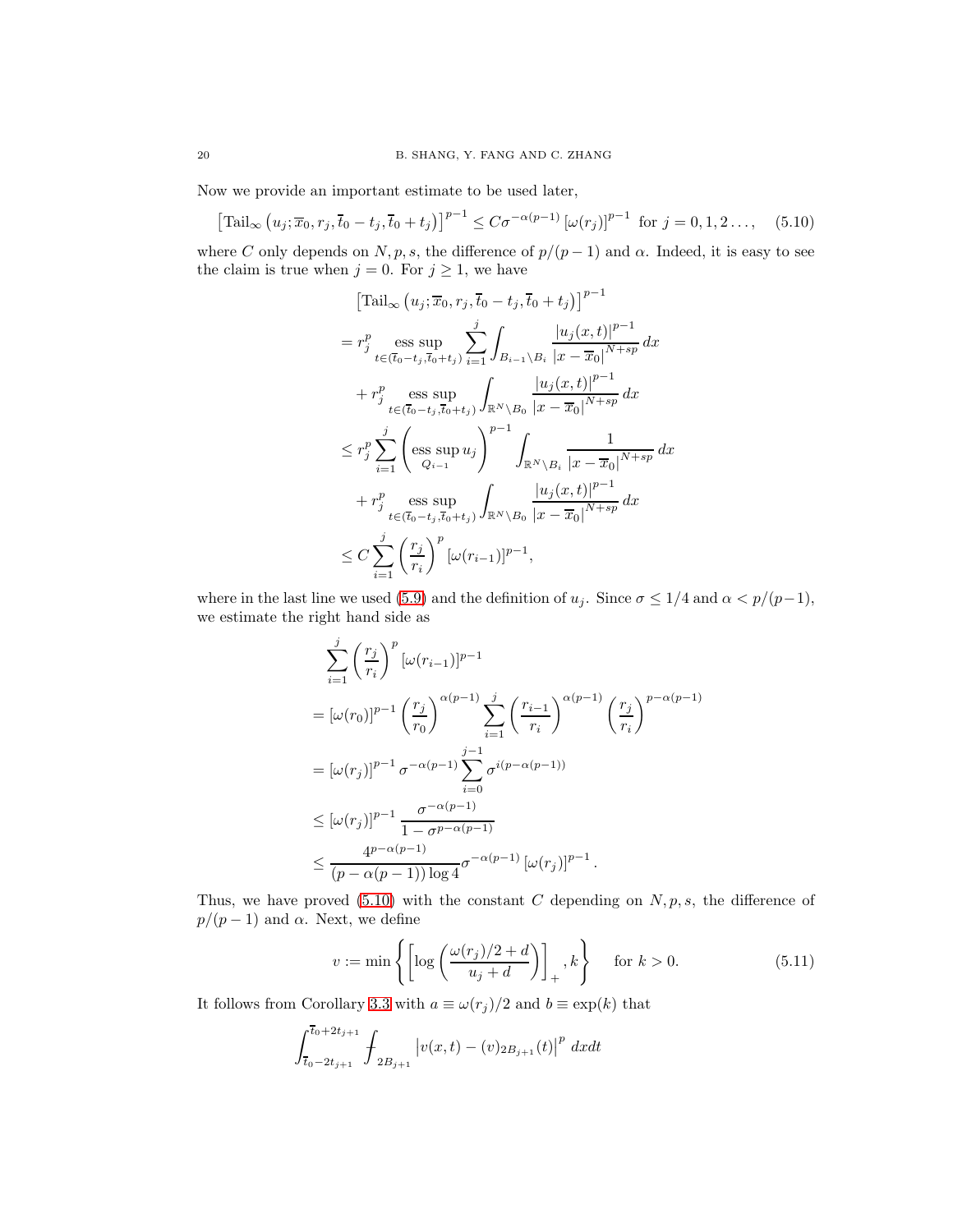REGULARITY THEORY FOR MIXED LOCAL AND NONLOCAL...  $\hspace{2cm} 21$ 

$$
\leq Ct_{j+1}d^{1-p}\left(\frac{r_{j+1}}{r_j}\right)^p\left[\text{Tail}_{\infty}\left(u_j;\overline{x}_0,r_j,\overline{t}_0-4t_{j+1},\overline{t}_0+4t_{j+1}\right)\right]^{p-1} + Ct_{j+1} + Cd^{2-p}r_{j+1}^p + Ct_{j+1}r_{j+1}^{p-sp} \leq Ct_{j+1}d^{1-p}\left[\varepsilon\omega(r_j)\right]^{p-1} + Ct_{j+1} + Cd^{2-p}r_{j+1}^p,
$$

where in the last line we used the fact  $4t_{j+1} \le t_j$  and [\(5.10\)](#page-19-0). Choosing  $d = \varepsilon \omega(r_j)$  in [\(5.11\)](#page-19-1), we get

$$
d^{2-p} = d_{j+1}.
$$

Since  $\alpha < p/(p-1)$ , we can verify

$$
d^{1-p}\leq r_{j+1}^{-p}.
$$

Thus, we arrive at

$$
\int_{\overline{t}_0 - 2t_{j+1}}^{\overline{t}_0 + 2t_{j+1}} \int_{2B_{j+1}} \left| v(x,t) - (v)_{2B_{j+1}}(t) \right|^p dx dt \leq Ct_{j+1},
$$

where C depends on  $N, p, s, \Lambda$ , the difference of  $p/(p-1)$  and  $\alpha$ . Following the calculation in Pages 38-39 in [\[10\]](#page-23-1), there holds that

$$
\frac{|2Q_{j+1} \cap \{u_j \le 2\varepsilon \omega(r_j)\}|}{|2Q_{j+1}|} \le \frac{\overline{C}}{\log\left(\frac{1}{\sigma}\right)},\tag{5.12}
$$

where  $\overline{C} > 0$  depends on  $N, p, s, \Lambda$ , the difference of  $p/(p-1)$  and  $\alpha$ .

In what follows, we will proceed by a suitable iteration to infer the desired oscillation decay over the domain  $Q_{j+1}$ . For any  $i = 0, 1, 2, \ldots$ , we define

$$
\varrho_i = r_{j+1} + 2^{-i}r_{j+1}, \quad \tilde{\varrho}_i := \frac{\varrho_i + \varrho_{i+1}}{2},
$$
  
\n
$$
\theta_i := t_{j+1} + 2^{-i}t_{j+1}, \quad \tilde{\theta}_i := \frac{\theta_i + \theta_{i+1}}{2},
$$
  
\n
$$
Q^i := B^i \times \Gamma_i := B_{\varrho_i}(\overline{x}_0) \times (\overline{t}_0 - \theta_i, \overline{t}_0 + \theta_i),
$$
  
\n
$$
\tilde{Q}^i := \tilde{B}^i \times \tilde{\varrho}_i := B_{\tilde{\varrho}_i}(\overline{x}_0) \times (\overline{t}_0 - \tilde{\theta}_i, \overline{t}_0 + \tilde{\theta}_i).
$$

Then we take the cut-off function  $\psi_i \in C_0^{\infty}(\tilde{B}^i)$  and  $\eta_i \in C_0^{\infty}(\tilde{\Gamma}_i)$  such that

$$
0 \le \psi_i \le 1
$$
,  $|\nabla \psi_i| \le C2^i r_{j+1}^{-1}$  in  $\tilde{B}^i$ ,  $\psi_i \equiv 1$  in  $B^{i+1}$ 

and

$$
0 \le \eta_i \le 1, \quad |\partial_t \eta_i| \le C 2^i t_{j+1}^{-1} \text{ in } \tilde{\Gamma}_i, \quad \eta_i \equiv 1 \text{ in } \Gamma_{i+1}.
$$

Define

$$
k_i := (1 + 2^{-i})\varepsilon \omega(r_j), \quad v_i := (k_i - u_j)_+.
$$

Taking  $\ell=\theta_i-\theta_{i+1}, \tau_1=\overline{t}_0-\theta_{i+1}$  and  $\tau_2=\overline{t}_0+\theta_{i+1}$  in Lemma [3.1](#page-6-1) to get

$$
\int_{\Gamma_{i+1}} \int_{B^i} |\nabla v_i(x,t)|^p \psi_i^p(x) dx dt + \underset{t \in \Gamma_{i+1}}{\text{ess sup}} \int_{B^i} v_i^2(x,t) \psi_i^p(x) dx \n+ \int_{\Gamma_{i+1}} \int_{B^i} \int_{B^i} \frac{|v_i(x,t)\psi_i(x) - v_i(y,t)\psi_i(y)|^p}{|x - y|^{N + sp}} dx dy dt \n\leq C \int_{\Gamma_i} \int_{B^i} |\nabla \psi_i(x)|^p v_i^p(x,t) \eta_i^2(t) dx dt
$$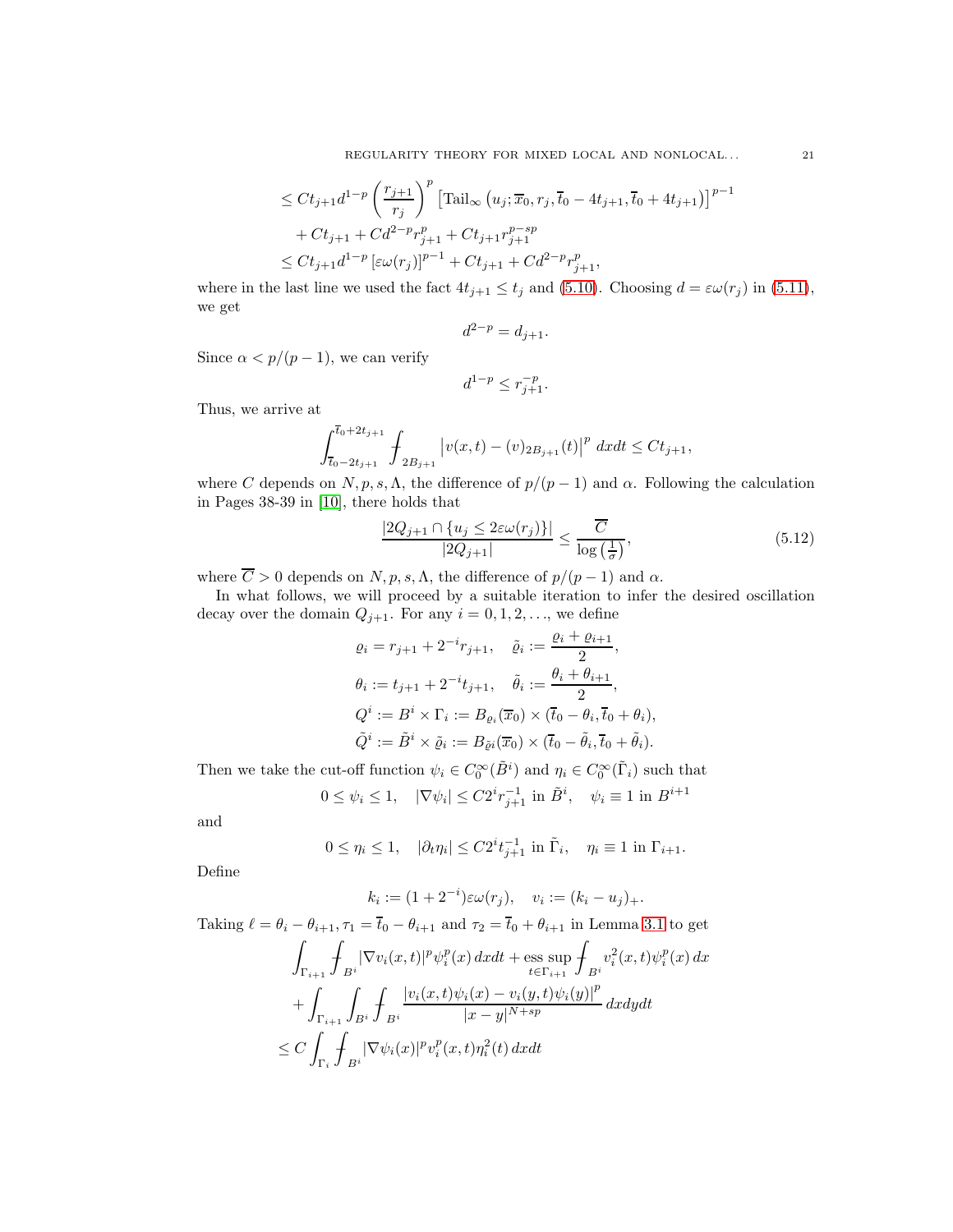+ C 
$$
\int_{\Gamma_i} \int_{B^i} \int_{B^i} \max \{v_i(x, t), v_i(y, t)\}^p |\psi_i(x) - \psi_i(y)|^p \eta_i^2(t) d\mu dt
$$
  
+ C  $\underset{x \in \Gamma_i}{\text{ess sup}} \int_{\mathbb{R}^N \setminus B^i} \frac{v_i^{p-1}(y, t)}{|x - y|^{N + sp}} dy \int_{\Gamma_i} \int_{B^i} v_i(x, t) \psi_i^p(x) \eta_i^2(t) dx dt$   
+ C  $\int_{\Gamma_i} \int_{B^i} v_i^2(x, t) \psi_i^p(x) \eta_i(t) |\partial_t \eta_i(t)| dx dt$   
=: I<sub>1</sub> + I<sub>2</sub> + I<sub>3</sub> + I<sub>4</sub>.

We estimate  $\mathcal{I}_1$  as

$$
I_1 \leq C k_i^p 2^{pi} r_{j+1}^{-p} \int_{\Gamma_i} \int_{B_i} \chi_{\{u_j \leq k_i\}}(x, t) \, dx dt
$$
  

$$
\leq C 2^{pi} r_{j+1}^{-p} [\varepsilon \omega(r_j)]^p \int_{\Gamma_i} \int_{B_i} \chi_{\{u_j \leq k_i\}}(x, t) \, dx dt,
$$

where we used the properties of  $\psi_i$ . As the computations in Pages 39-40 in [\[10\]](#page-23-1), we derive

$$
I_2 \leq C2^{pi} r_{j+1}^{-p} [\varepsilon \omega(r_j)]^p \int_{\Gamma_i} \int_{B_i} \chi_{\{u_j \leq k_i\}}(x, t) dx dt,
$$
  

$$
I_3 \leq C2^{(N+sp)i} r_{j+1}^{-p} [\varepsilon \omega(r_j)]^p \int_{\Gamma_i} \int_{B_i} \chi_{\{u_j \leq k_i\}}(x, t) dx dt
$$

and

$$
I_4 \leq C2^{spi} r_{j+1}^{-p} [\varepsilon \omega(r_j)]^p \int_{\Gamma_i} \int_{B_i} \chi_{\{u_j \leq k_i\}}(x, t) \, dx dt.
$$

Since  $\psi_i \equiv 1$  in  $B^{i+1}$ , we can deduce that

$$
\int_{\Gamma_{i+1}} \int_{B^{i+1}} |\nabla v_i(x,t)|^p \, dxdt + \int_{\Gamma_{i+1}} \int_{B^{i+1}} \int_{B^{i+1}} \frac{|v_i(x,t) - v_i(y,t)|^p}{|x - y|^{N+sp}} \, dxdydt
$$
\n
$$
+ \underset{t \in \Gamma_{i+1}}{\text{ess sup}} \int_{B^{i+1}} v_i^2(x,t) \, dx
$$
\n
$$
\leq C 2^{(N+p)i} r_{j+1}^{-p} [\varepsilon \omega(r_j)]^p \int_{\Gamma_i} \int_{B^i} \chi_{\{u_j \leq k_i\}}(x,t) \, dxdt. \tag{5.13}
$$

From [\(5.3\)](#page-18-4), we get

<span id="page-21-1"></span><span id="page-21-0"></span>
$$
\underset{t \in \Gamma_{i+1}}{\text{ess sup}} \int_{B^{i+1}} v_i^p(x, t) \, dx \le k_i^{p-2} \underset{t \in \Gamma_{i+1}}{\text{ess sup}} \int_{B^{i+1}} v_i^2(x, t) \, dx
$$
\n
$$
\le C d_{j+1}^{-1} \underset{t \in \Gamma_{i+1}}{\text{ess sup}} \int_{B^{i+1}} v_i^2(x, t) \, dx. \tag{5.14}
$$

Combining [\(5.13\)](#page-21-0) with [\(5.14\)](#page-21-1) gives that

$$
r_{j+1}^p \n\int_{\Gamma_{i+1}} \int_{B^{i+1}} |\nabla v_i(x,t)|^p \, dxdt + \underset{t \in \Gamma_{i+1}}{\text{ess sup}} \n\int_{B^{i+1}} v_i^p(x,t) \, dx
$$
  
\n
$$
\leq d_{j+1}^{-1} \int_{\Gamma_{i+1}} \int_{B^{i+1}} |\nabla v_i(x,t)|^p \, dxdt + d_{j+1}^{-1} \underset{t \in \Gamma_{i+1}}{\text{ess sup}} \n\int_{B^{i+1}} v_i^2(x,t) \, dx
$$
  
\n
$$
\leq C 2^{(N+p)i} r_{j+1}^{-p} d_{j+1}^{-1} [\varepsilon \omega(r_j)]^p \int_{\Gamma_i} \int_{B^i} \chi_{\{u_j \leq k_i\}}(x,t) \, dxdt
$$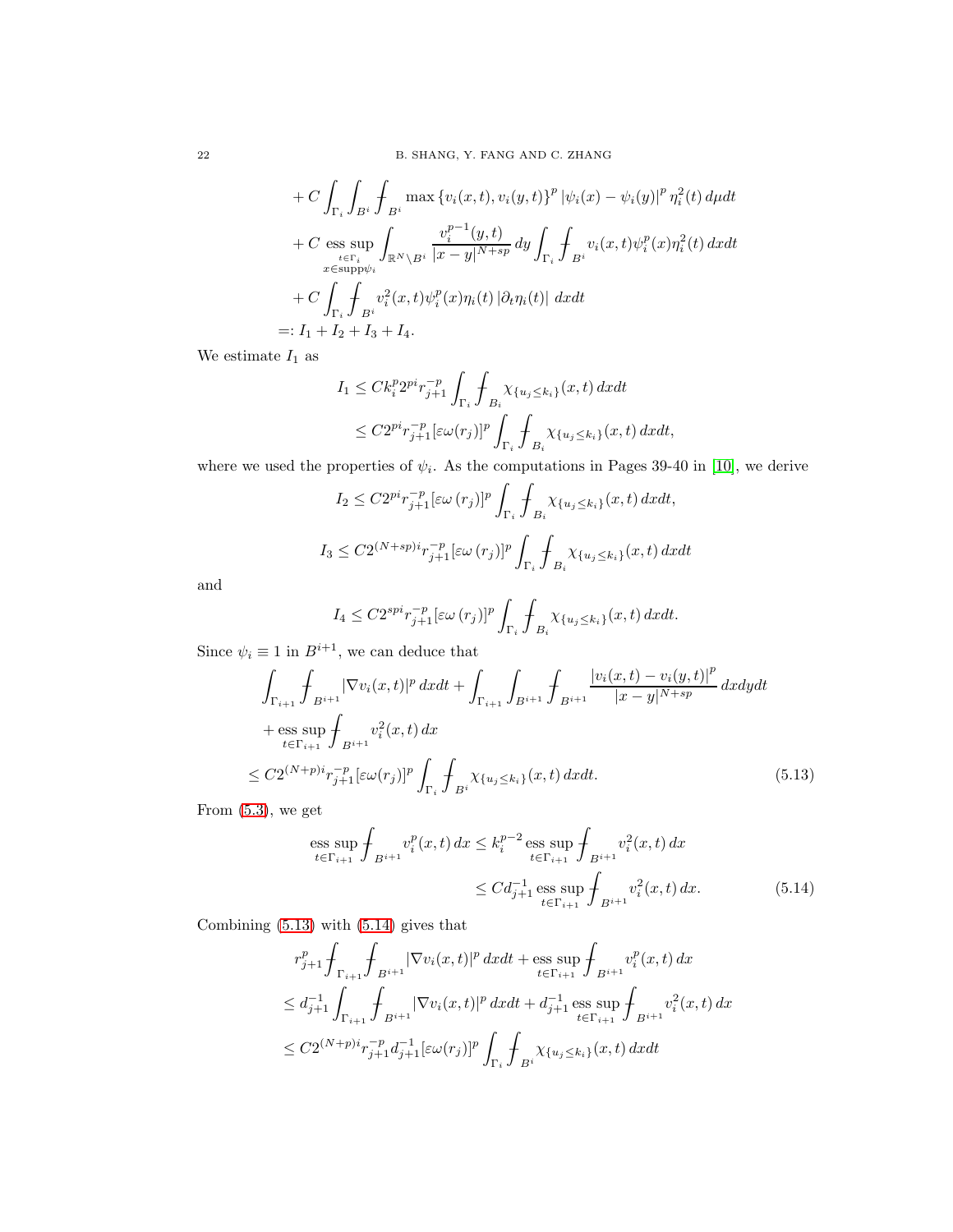REGULARITY THEORY FOR MIXED LOCAL AND NONLOCAL...  $\hspace{2cm} 23$ 

$$
\leq C2^{(N+p)i}[\varepsilon\omega(r_j)]^p A_i,\tag{5.15}
$$

where  $A_i$  is denoted by

$$
A_i := \frac{|Q_i \cap \{u_j \le k_i\}|}{|Q_i|}.
$$

In view of Lemma [2.4,](#page-5-0) we can see

$$
\int_{\Gamma_{i+1}} \int_{B^{i+1}} v_i^{p(1+\frac{p}{N})}(x,t) dx dt \leq C r_{j+1}^p \int_{\Gamma_{i+1}} \int_{B^{i+1}} |\nabla v_i(x,t)|^p dx dt
$$
\n
$$
\times \left( \underset{t \in \Gamma_{i+1}}{\mathrm{ess}} \sup \int_{B^{i+1}} v_i^p(x,t) dx \right)^{\frac{p}{N}}. \tag{5.16}
$$

Merging [\(5.15\)](#page-22-0) and [\(5.16\)](#page-22-1) leads to

$$
A_{i+1} (k_i - k_{i+1})^{p(1+\frac{p}{N})} \leq \int_{\Gamma_{i+1}} \int_{B^{i+1} \cap \{u_j \leq k_{i+1}\}} v_i^{p(1+\frac{p}{N})}(x, t) dx dt
$$
  
\n
$$
\leq C r_{j+1}^p \int_{\Gamma_{i+1}} \int_{B^{i+1}} |\nabla v_i(x, t)|^p dx dt \times \left( \underset{t \in \Gamma_{i+1}}{\mathrm{ess}} \sup \int_{B^{i+1}} v_i^p(x, t) dx \right)^{\frac{p}{N}}
$$
  
\n
$$
\leq C \left[ 2^{(N+p)i} (\varepsilon \omega(r_j))^p A_i \right]^{1+\frac{p}{N}}.
$$

We can readily get the recursive inequality

$$
A_{i+1} \leq \tilde{C} 2^{(N+p)(1+\frac{p}{N})i} A_i^{1+\frac{p}{N}},
$$

where  $\tilde{C}$  depends on  $N, p, s, \Lambda,$  the difference of  $p/(p-1)$  and  $\alpha.$  Set

$$
\nu^* := \tilde{C}^{-\frac{N}{p}} 2^{\frac{-N(N+p)^2}{p^2}}.
$$

Then we take

$$
\sigma = \min \left\{ \frac{1}{4}, \exp \left( -\frac{\overline{C}}{\nu^*} \right) \right\}.
$$

Utilizing the definition of  $A_i$ , we obtain

$$
A_0 = \frac{|2Q_{j+1} \cap \{u_j \le 2\varepsilon \omega(r_j)\}|}{|2Q_{j+1}|} \le \nu^*.
$$

It follows from Lemma [4.5](#page-14-1) that

<span id="page-22-2"></span>
$$
\lim_{i \to \infty} A_i = 0,
$$

which implies that

$$
u_j(x,t) \geq \varepsilon \omega(r_j)
$$
 in  $Q_{j+1}$ .

Recalling the definition of  $u_j$ , we have

$$
\underset{Q_{j+1}}{\text{ess osc}} u \le (1 - \varepsilon)\omega(r_j) = (1 - \varepsilon)\sigma^{-\alpha}\omega(r_{j+1}).\tag{5.17}
$$

Now, we pick  $\alpha \in (0, p/(p-1))$  such that

$$
\sigma^{\alpha} \geq 1 - \varepsilon = 1 - \sigma^{\frac{p}{p-1} - \alpha},
$$

<span id="page-22-1"></span><span id="page-22-0"></span>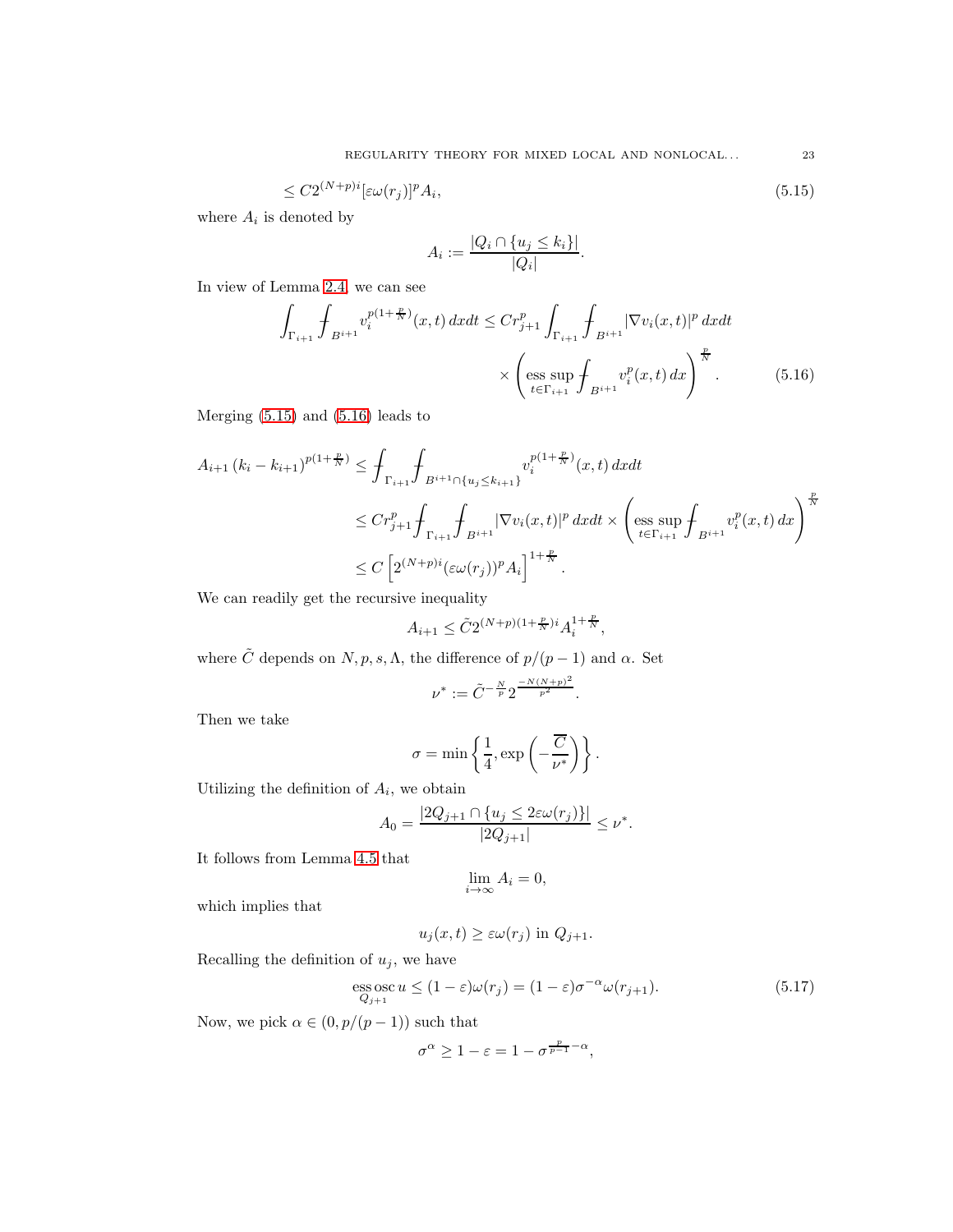which together with [\(5.17\)](#page-22-2) ensures that

$$
\operatorname*{ess\,osc}_{Q_{j+1}} u \le \omega(r_{j+1}).
$$

Now we finish the proof.  $\Box$ 

**Proof of Theorem [1.4](#page-3-3).** Let  $p > 2$ . Assume that u be a local weak solution of [\(1.1\)](#page-0-1). Let  $(x_0, t_0) \in Q_T$ ,  $R \in (0, 1)$  and  $Q_R \equiv B_R(x_0) \times (t_0 - R^p, t_0 + R^p)$  such that  $\overline{Q}_R \subseteq Q_T$ . Taking  $r = R$  in Lemma [5.1](#page-18-5) we can get

$$
\underset{Q_j}{\text{ess osc}} u \le C \left(\frac{r_j}{R}\right)^{\alpha} \omega \left(\frac{R}{2}\right) \text{ for all } j \in \mathbb{N} \tag{5.18}
$$

with  $\alpha < p/(p-1)$ ,  $\sigma < 1/4$ , where  $C \ge 1$  depends on  $N, p, s, \Lambda$ , and

$$
\omega\left(\frac{R}{2}\right) = \text{Tail}_{\infty}(u; x_0, R/2, t_0 - R^p, t_0 + R^p) + \left(\int_{Q_R} |u|^p \, dxdt\right)^{\frac{1}{2}} \vee 1. \tag{5.19}
$$

For every  $\rho \in (0, R/2]$ , we have  $\rho \in (r_{j_0+1}, r_{j_0}]$  for  $j_0 \in \mathbb{N}$ . Choosing  $d = [C\omega(R/2)]^{2-p}$ , it follows that  $Q_{\rho,d\rho^p} \subseteq Q_{j_0}$ . By applying [\(5.18\)](#page-23-12), we get

ess osc 
$$
u \le \operatorname{ess}_{Q_{j_0}} \operatorname{osc}_{u} u \le C\sigma^{-\alpha} \left(\frac{r_{j_0+1}}{R}\right)^{\alpha} \omega \left(\frac{R}{2}\right) \le C\sigma^{-\alpha} \left(\frac{\rho}{R}\right)^{\alpha} \omega \left(\frac{R}{2}\right).
$$

We can obtain the Hölder continuity from the above inequality along with  $(5.19)$ .

### **ACKNOWLEDGMENT**

This work was supported by the National Natural Science Foundation of China (No. 12071098).

## **REFERENCES**

- <span id="page-23-4"></span>[1] M. T. Barlow, R. F. Bass, Z. Chen and M. Kassmann, Non-local Dirichlet forms and symmetric jump processes, Trans. Amer. Math. Soc. 361 (4) (2009) 1963–1999.
- <span id="page-23-6"></span>[2] S. Biagi, S. Dipierro, E. Valdinoci and E. Vecchi, Mixed local and nonlocal elliptic operators: regularity and maximum principles, [arXiv:2005.06907.](http://arxiv.org/abs/2005.06907)
- <span id="page-23-7"></span>[3] S. Biagi, S. Dipierro, E. Valdinoci and E. Vecchi, Semilinear elliptic equations involving mixed local and nonlocal operators, Proc. Roy. Soc. Edinburgh Sect. A, https://doi.org/10.1017/prm.2020.75.
- <span id="page-23-0"></span>[4] L. Brasco, E. Lindgren and M. Strömqvist, Continuity of solutions to a nonlinear fractional diffusion equation, J. Evol. Equ. (2021), https://doi.org/10.1007/s00028-021-00721-2.
- <span id="page-23-2"></span>[5] L. Caffarelli, C. Chan and A. Vasseur, Regularity theory for parabolic nonlinear integral operators, J. Amer. Math. Soc. 24 (3) (2011) 849–869.
- <span id="page-23-5"></span>[6] Z. Chen and T. Kumagai, A priori Hölder estimate, parabolic Harnack principle and heat kernel estimates for diffusions with jumps, Rev. Mat. Iberoam. 26 (2) (2010) 551–589.
- <span id="page-23-3"></span>[7] Z. Chen, P. Kim, R. Song and Zoran Vondraček, Boundary Harnack principle for  $\Delta + \Delta^{\alpha/2}$ , Trans. Amer. Math. Soc. 364 (8) (2012) 4169–4205.
- <span id="page-23-11"></span><span id="page-23-10"></span>[8] E. DiBenedetto, Degenerate parabolic equations, In: Universitext. Springer, New York (1993).
- [9] A. Di Castro, T. Kuusi and G. Palatucci, Local behavior of fractional p-minimizers, Ann. Inst. H. Poincaré Anal. Non Linéaire 33 (2016) 1279–1299.
- <span id="page-23-1"></span>[10] M. Ding, C. Zhang and S. Zhou, Local boundedness and Hölder continuity for the parabolic fractional p-Laplace equations, Calc. Var. Partial Differential Equations, 60 (2021), Art. 38.
- <span id="page-23-8"></span>[11] S. Dipierro, E. Proietti Lippi and E. Valdinoci, Linear theory for a mixed operator with Neumann conditions, [arXiv:2006.03850.](http://arxiv.org/abs/2006.03850)
- [12] S. Dipierro, E. Proietti Lippi and E. Valdinoci, (Non)local logistic equations with Neumann conditions, [arXiv:2101.02315.](http://arxiv.org/abs/2101.02315)
- <span id="page-23-9"></span>[13] S. Dipierro, X. Ros-Oton, J. Serra and E. Valdinoci, Non-symmetric stable operators: regularity theory and integration by parts, [arXiv:2012.04833.](http://arxiv.org/abs/2012.04833)

<span id="page-23-13"></span><span id="page-23-12"></span>